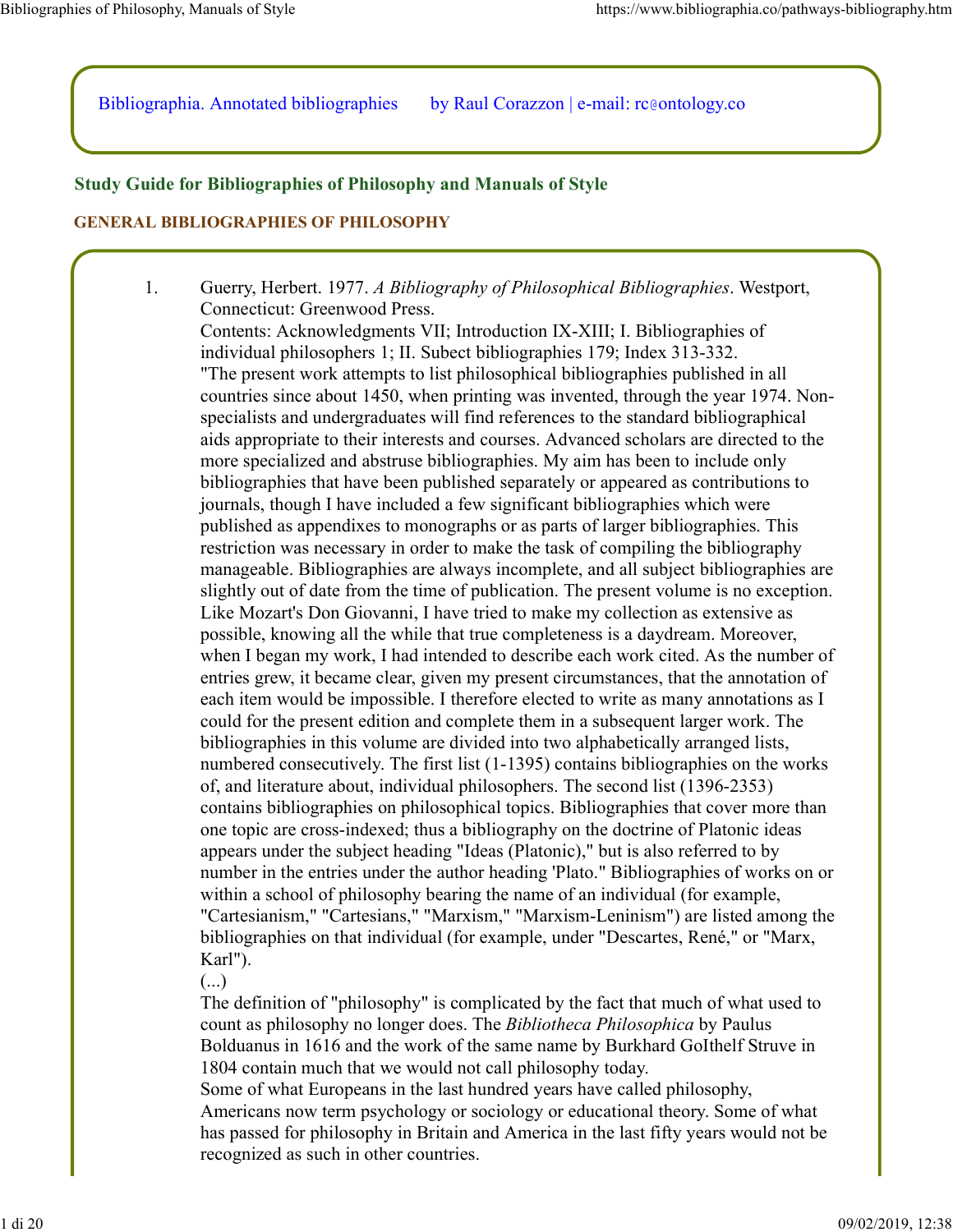The implication is that one must define "philosophy" broadly. The meanings of words change not only from time to time but also from place to place. Words are in some respects like natural species, neither being static. In some organisms that reproduce asexually (some bacteria, for example), the differentiation of one species from another is somewhat subjective. Similar problems arise in differentiating the more complex forms of life that reproduce sexually. The ability to cross usually is taken as the identity mark of species, yet there exist "distinct species" of plants and animals that cannot cross with one another, but can both cross with a third "species." Problems concerning the delimitation or specification of concepts are analogous. My criteria for the philosophical, therefore, have been rather broad. If a bibliography covers a thinker or a topic that might be considered in a philosophy course or in a work on the history of philosophy, or if the bibliogr $\epsilon(\hat{\alpha})\in\mathcal{E}$  apply has been published in a journal that appears in any of the lists of philosophical journals, then I have tended to include it. Nevertheless, I have eliminated some bibliographies that seemed to me to be purely in the field of religion, which comprises its own distinct area of scholarship. I have not restricted myself solely to Western philosophy. If Western thinkers preponderate here, it is because the materials available to me dealt almost exclusively with Western works and because non-Western patterns of scholarship have not produced much in the way of bibliographies. If there is a disproportionately large number of bibliographies on semi-philosophical figures and problems, this is a reflection of the work previously done by compilers of bibliographies: the large number of people interested in *belles-lettres*, for example, insures that the number of Voltaire bibliographies will be large; the zeal that so often accompanies faith in an idea (Christianity, Marxism, occultism) guarantees that the number of bibliographies of works related to these faiths will be large. Bibliographies of Philosophy, Manuals of Style<br>
The implication is that one must define "philosophy" broadly. The meanings of<br>
words change not only from time to time but also from place to place. Words are in<br>
some respec

> Four centuries ago Montaigne, lamenting an affliction endemic to scholarship, wrote: "There is more ado to interpret interpretations than to interpret the things, and more books upon books than upon all other subjects; we do nothing but comment upon one another."8 Nevertheless, I offer the reader not only another book about books, but in effect, a book about books about books. My purpose, of course, is to make the vast literature of philosophy more open to philosophers and students of philosophy, many of whom probably would write better in the end if they would read a little more and write a little less." (from the Introduction).

2. Totok, Wilhelm, ed. 1964. Handbuch der Geschichte der Philosophie. Frankfurt: Klostermann.

This work, conceived as a supplement to Friedrich Ueberweg' Grundriss der Geschichte der Philosophie (twelfth edition 1923-1928), is the most complete bibliography on the history of philosophy for the publications from 1920 up to 1980, with an introduction listing works on the methodology of research in philosophy and on the general history of philosophy, dictionaries, introdutions and works on the philosophical disciplines; articles from over 400 periodicals are cited. Six volumes (1964-1990): 1. Altertum: indische, chinesische, griechisch-römische Philosophie; 2. Mittelalter; 3. Renaissance; 4. Frühe Neuzeit: 17. Jahrhundert; 5. Bibliographie 18. und 19. Jahrhundert; 6. Bibliographie 20. Jahrhundert. A second expanded and updated edition of the first volume was published in 1997.

3. Bynagle, Hans Edward. 2006. Philosophy. A Guide to the Reference Literature. Westport: Libraries Unlimited. Third edition (first edition 1986; second edition 1997). Contents: Preface; Chapter 1: Introduction; Part I. General sources. Chapter 2: General Bibliographic and Research Guides; Chapter 3: Chapter 3: General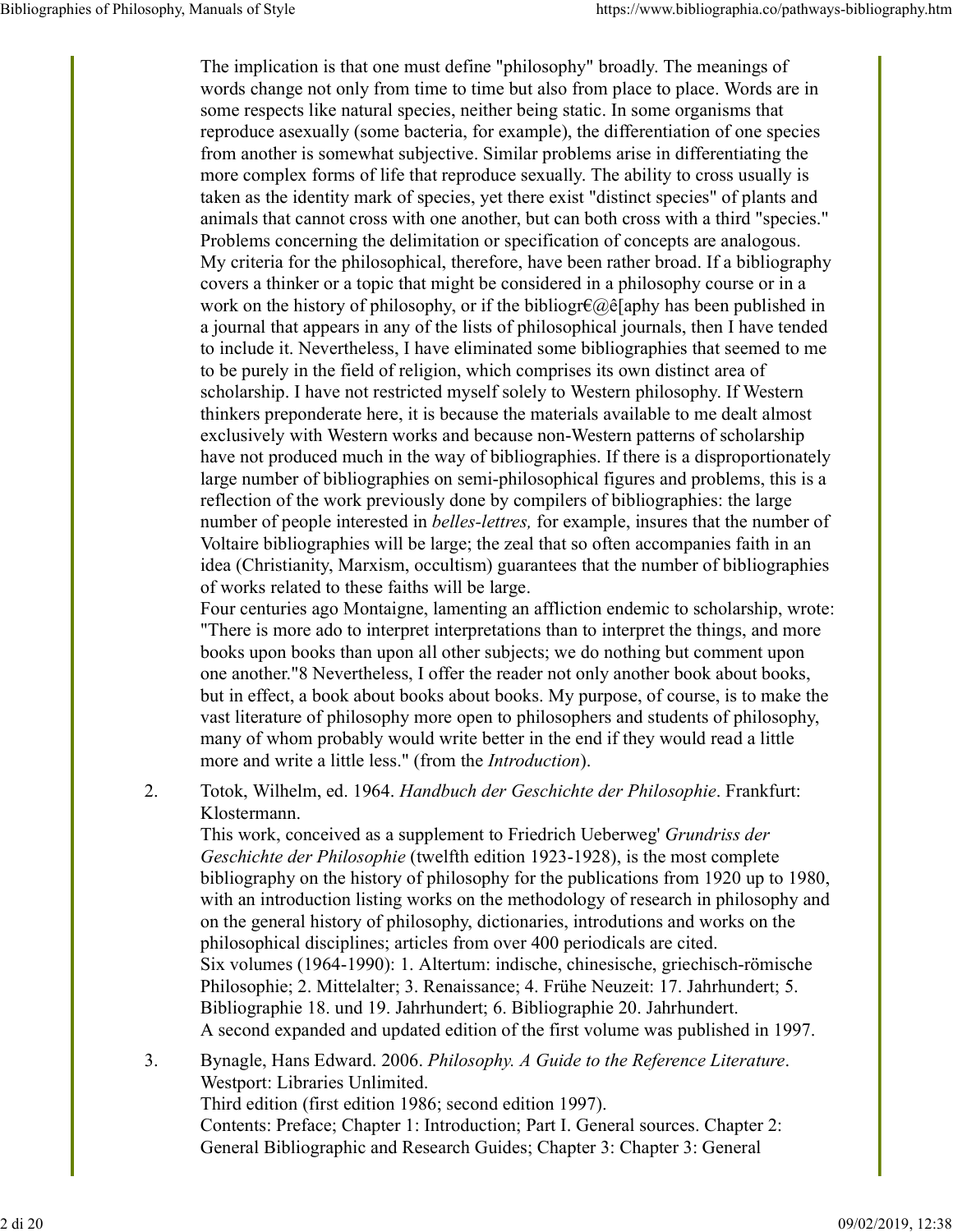Bibliographies; Chapter 4: General Indexes, Abstract and Review Sources, and Serial Bibliographies; Chapter 5: National and Regional Bibliographies and Indexes; Chapter 6: General Internet Resources and Gateways; Chapter 7: General Encyclopedias, Dictionaries and Handbooks; Part II. History of Philosophy. Chapter 8: Comprehensive History Sources; Chapter 9: Non-Western Philosophy; Chapter 10: Western Philosophy: General, National, and Regional; Chapter 11: Western Philosophy: Ancient; Chapter 12: Western Philosophy: Medieval and Renaissance; Chapter 13: Western Philosophy: Modern through Nineteenth Century; Chapter 14: Western Philosophy: Twentieth and Twenty-first Century; Part III. Branches of Philosophy. Chapter 15: Aesthetics, Philosophy of Art, and Art Criticism; Chapter 16: Epistemology, Metaphysics, and Philosophy of Mind; Chapter 17: Ethics; Chapter 18: Logic and the Philosophies of Mathematics, Science, and Social Sciences; Chapter 19: Philosophy of Education; Chapter 20: Philosophy of religion; Chapter 21; Social, Political, and Legal Philosophy; Chapter 22: Other Branches and Special Topics; Part IV. Miscellanea. Chapter 23: Sundry Currents, Schools, and Movements; Chapter 24: Directories and Miscellaneous Reference Sources; Appendix 1: Core Academic Titles; Appendix 2: Titles especially Suited for Public and School Libraries; Author Index; Title Index; Subject Index. "This guide to reference sources in philosophy has been compiled and written with a diversity of users in mind. It is intended for professional philosophers and teachers of philosophy; for students of philosophy at both undergraduate and graduate levels; for librarians, as an aid in reference service and collection development; and, to a lesser extent, for the general reader or inquirer who may come to philosophy with little of no background. Not everyone, needless to say, will be equally well served by every part of this guide, and that is undoubtedly true also of the work as a whole. Nonetheless, I have tried to keep all of these potential audiences in mind throughout, and have tried in particular to gear the level of information provided in the annotations to the audience(s) most likely to take an interest in them and to use and benefit from the work in question. That same principle applies to the introduction (ch. 1), which is addressed primarily to those without a close acquaintance with the field of philosophy, though readers who are not in that position may find parts of it helpful as well. Bibliographies of Philosophy, Manuals of Style https://www.bibliographia.co/pathways-bibliography.htm<br>Bibliographies; Chapter 4: General Indexes, Abstract and Review Sources, and<br>Serial Bibliographies; Chapter 5: National

The present guide succeeds two previous editions of *Philosophy: A Guide to the* Reference Literature, also published by Libraries Unlimited (1st ed., 1986, 2nd ed., 1997). The most radical departure from its predecessors is represented by its organization. It employs what is predominantly a subject arrangement classifying sources first of all in relation to the various divisions of philosophy and its history, in contrast to the primary arrangement by types of reference sources (bibliographies, indexes, dictionaries and encyclopedias, etc.) employed previously." (from the Preface).

4. Follon, Jacques. 1993. Guide bibliographique des études de philosophie. Paris: Vrin. From the English Preface: "In the course of their studies, most students of philosophy at university or even in secondary education will sooner or later be called upon to produce a piece of original work. Whether this be an M.A. thesis, a doctoral dissertation, or simply a paper to be presented in some course, seminar or exam, such work always requires active research. However, faced with this requirement, many find themselves completely disheartened by the scope and complexity of the task. There are as well many young teachers of philosophy who experience serious difficulties in compiling the material necessary to prepare their lectures, which are meant to introduce to the discipline which they themselves are teaching. It is precisely to these two categories of "apprentice philosophers" that the present work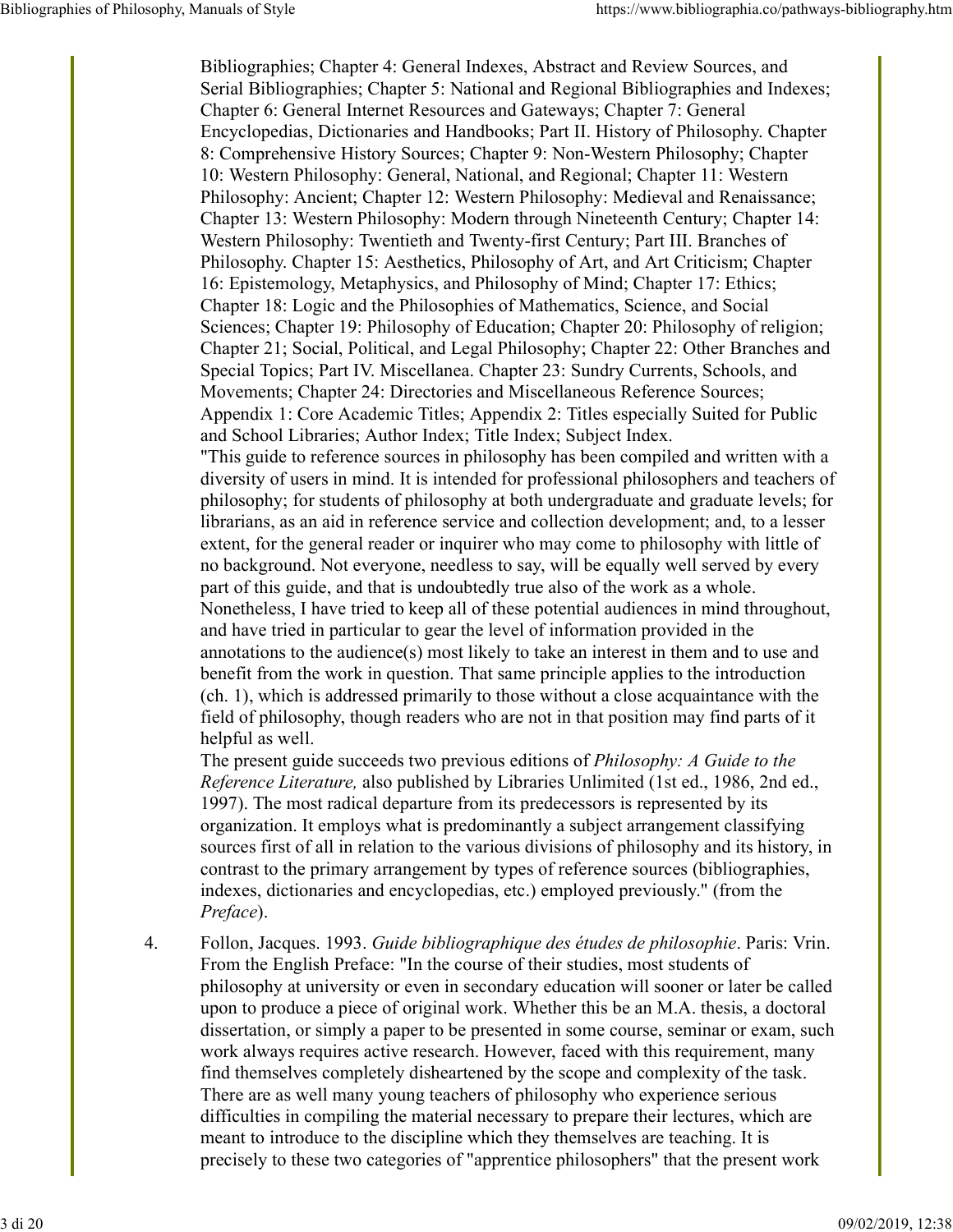is addressed: not, of course, in order to teach them the art of composition or pedagogics (in these two fields, innumerable and excellent manuals already exist), but rather to furnish them with a choice of bibliographical references which should prove useful in carrying out philosophical research or in preparing a course in philosophy. With this end in mind, the present short work does not whatsoever pretend to be exhaustive. On the contrary: instead of overwhelming the reader with a mass of information that might easily have discouraged him (or her), I have simply had the intention to provide an accessible guide, which points out the most important and most interesting tools for research or for the preparation of a course. There are a number of previous publications some aspects of which have served as a model for my own project; above all, I must mention the book by L. De Raeymaeker, Introduction à la philosophie, 6th ed., Louvain, Publications universitaires, 1967, especially pages 231 to 304 ("Renseignements bibliographiques"); but also R. T. De George, A Guide to Philosophical Bibliography and Research, New York, Meredith, 1971; and H. J. Koren, Research in Philosophy. A Bibliographical Introduction to Philosophy and a few Suggestions for Dissertations, Pittsburgh (Pa.), Duquesne University Press, 1966; and finally, the unpublished lecture notes of the late Canon C. Wenin, who used to teach the "Introduction to philosophy" course at the Institut Supérieur de Philosophie at Louvain-la-Neuve. For the updating of bibliographical data, I have extensively drawn on the appendix to vol. I ( $L'$ univers philosophique) of the Encyclopédie philosophique universelle, edited under the direction of A. Jacob, Paris, P.U.F., 1989 (pp. 1741-1908)." Bibliographies of Philosophy, Manuals of Style<br>
is addressed: not, of course, in order to teach them the art of composition or<br>
pedagogics (in these two fields, innumerable and excellent manuals already exist),<br>
but rather

> 5. Gerber, William, and Farmer, Michael J. 2006. "Bibliographies." In *Encyclopedia of* Philosophy. Second Edition. Volume 10, edited by Borchert, Donald M., 67-177. New York: Thomson Gale.

"The First Edition of the Encyclopedia of Philosophy included bibliographical essays dealing with philosophy dictionaries and encyclopedias, philosophy journals, and philosophy bibliographies. To preserve and enhance these essays, they have been reproduced in this Second Edition along with detailed updates. The updates to the bibliographies cover material published between 1965 and mid-2005. All of the references appear in OCLC's WorldCat bibliographic database and are thus available either in mid- to large-size academic libraries, or through interlibrary loan. While the bibliographies are extensive, they are not exhaustive. This is especially true in the case of the journal bibliography, where less readily available non-English-language journals have been excluded, as have journals published for short periods of time. Accessibility was deemed to be more important than exhaustive coverage. The subject coverage includes both general philosophical works and works from the major sub-domains of philosophy. The bibliographic lists show that philosophy is a vital, worldwide discipline.

A perusal of the journal bibliography will show that new journals are appearing every year, and the dictionary and encyclopedia bibliography identifies publications in fifty different languages. The constant stream of new journals and the accumulation of philosophical resources in so many languages are indicators of a truly vibrant discipline."

W. Gerber is the author of the articles in the First Edition (1967); the updates in the Second Edition (2005) are by M. J. Farmer.

6. The Philosopher's Index. An International Index to Philosophical Periodicals. 1940. "The Philosopher's Index is the world's most current and comprehensive bibliography of scholarly research in philosophy, serving the philosophical community worldwide. Today, The Index contains more than 450,000 records drawn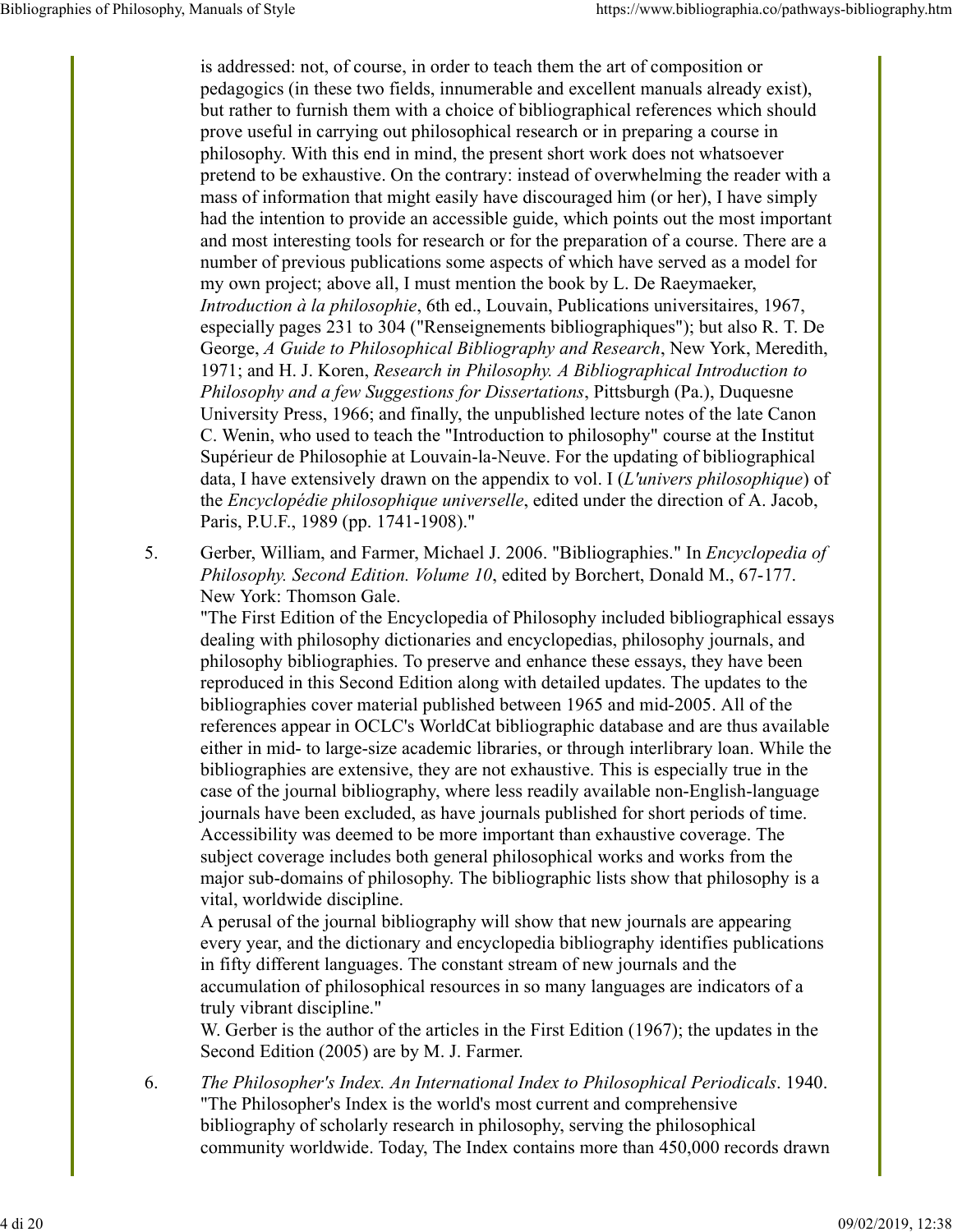from over 680 journals, originating from more than 50 countries. The literature coverage dates back to 1940 and includes print and electronic journals, books, anthologies, contributions to anthologies, and book reviews. Covering scholarly research in all major areas of philosophy, The Index features informative, authorwritten abstracts. The extensive indexing, which includes proper names along with subject terms, enhances the search capability. The Philosopher's Index is owned and published by the Philosopher's Information Center." Bibliographies of Philosophy, Manuals of Style<br>
from over 680 journals, originating from more than 50 countries. The literature<br>
coverage dates back to 1940 and includes print and electronic journals, books,<br>
anthologies c

> 7. Bibliographie de la Philosophie / Bibliography of Philosophy. 1954. Paris: Vrin. "The present publication is not only international in scope but also polylingual, providing abstracts in the language of origin for books in English, French, German, Italian, and Spanish, and in either English or French for books in other languages. In a typical year, well over a thousand books are covered in the Bibliographie. The signed abstracts are intended to be factual and not critical. They vary in length from a few to sometimes more than 30 lines. Entries and abstracts are contributed via "centers of philosophical bibliography" in over 50 countries represented in the Institut International de Philosophie, the Paris-based organization responsible for the Bibliographie and one of several international bodies (UNESCO is another) associated with its publication.

The *Bibliographie* employs a systematic arrangement with 10 broad and rather standard divisions (philosophy in general; logic and philosophy of science; ethics and values; etc.). Indexes are not provided in each quarterly issue -- only cumulated annual indexes in the final issue of each volume. One index formerly combined authors, titles, and title catchwords, but has been reduced since volume 34 (1987) to just an author index, except for anonymous works or others listed by title only. A second, labeled "Index of Names," combines publishers, translators, authors of prefaces, and individuals mentioned in titles or in abstracts. Volume 41 (1994) brought the addition of a subject index, divided into three distinct parts: (I) periods; (2) doctrines, disciplines, and trends of thought; and (3) concepts and categories. A Glossaire / Glossary, published as a supplement in 1995, lists translation equivalents for frequently occurring terms and expressions across the five languages used in the Bibliographie." (from H. E. Bynagle - A Guide to the Reference Literature, pp. 33-34).

8. Répertoire bibliographique de la philosophie / International Philosophical and the setting of the setting o Bibliography. 1991. Louvain: Institut supérieuer de Philosophie. From the Introduction: "The aim of the bibliography is to list philosophical literature as such; the adjective is understood rather strictly, with the result that scientific disciplines which are related to philosophy, and even the auxiliary sciences of philosophy, are not treated of in their own right; the increasing volume of this literature, plus the availability of specialized bibliographical guides to it, preclude the possibility of incorporating it into the bibliography. Only publications relating to the methods or the philosophy of the sciences, together with publications of a general nature relative to the objects treated of by these disciplines, are referred to. This rule applies particularly to the following disciplines: symbolic logic, linguistics, psychology, aesthetics and theology.

In principle, the bibliography is confined to philosophical literature published in the following languages: Dutch, English, French, German, Italian, Latin, Portuguese, Spanish and Catalan. The published works in other languages are only indicated in the cases where they are accompanied by a summary in one of the languages mentioned above."

9. Philosophie. Liste mondiale des périodiques spécialisés / Philosophy. World list of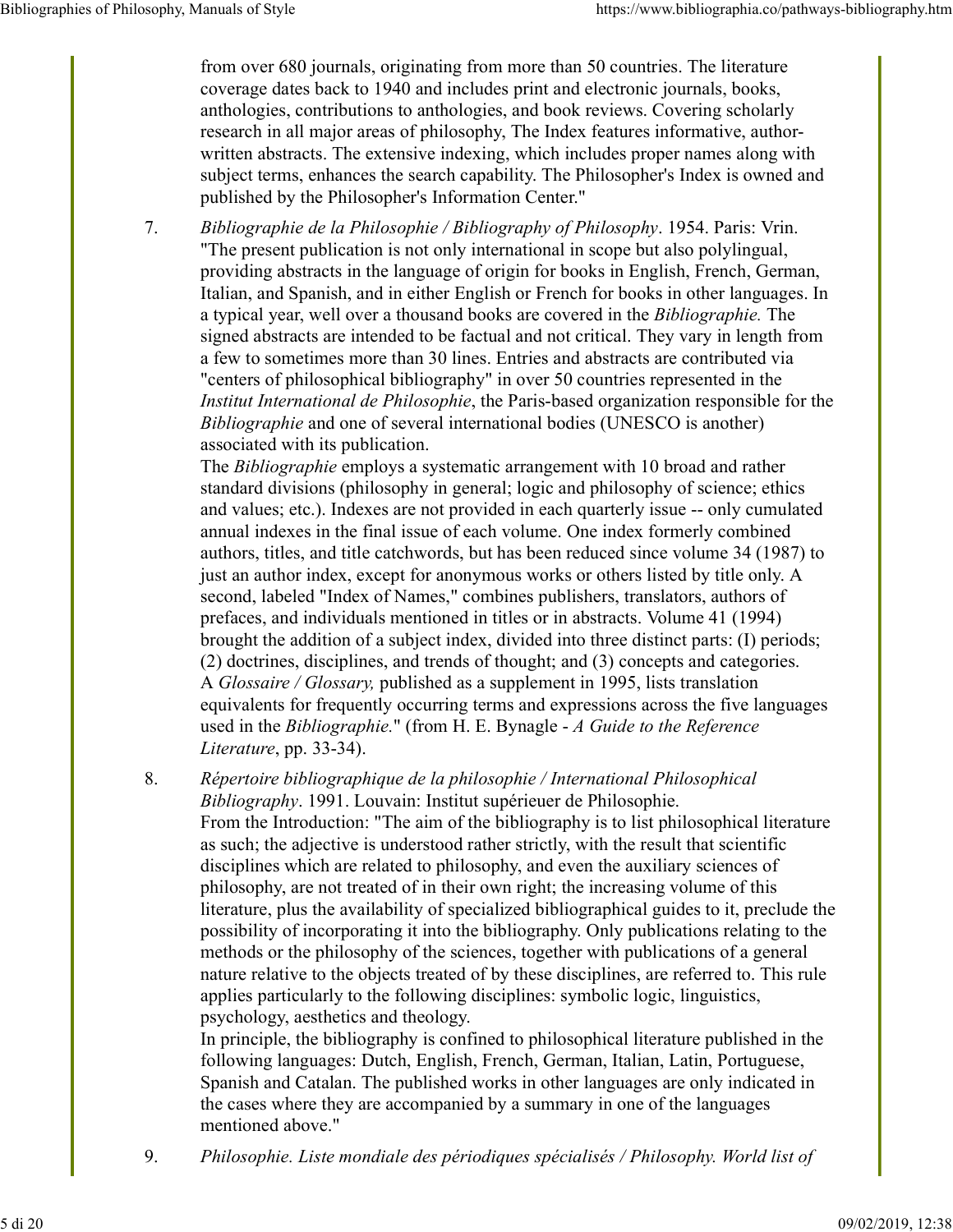specialized periodicals. 1967. Paris: Mouton.

A bilingual (French and English) work that lists philosophical periodicals by country and indexes them by subject, by publishing bodies, and by titles. Bibliographies of Philosophy, Manuals of Style<br>https://www.bibliographia.co/pathways-bibliography.htm<br>specialized periodicals. 1967. Paris: Mouton.<br>A bilingual (French and English) work that lists philosophical periodicals

> "One of the main tasks of the Service for the Exchange of Scientific Information of the Maison des Sciences de l'Homme is to describe for researchers the most useful tools of documentation in their different fields.

> It is obvious that amongst these tools scientific periodicals occupy an important place. Articles, more often than books, keep up to date with research trends and provide information on the current scientific scene. Although the periodicals containing these articles are a relatively adaptable and rapid means of providing information, they are often difficult to trace. This is mostly due to their vast and ever-increasing number; also to a confusing duplication of titles, uncertainties about which periodicals are connected to which others, irregular intervals of publication, sudden disappearances and reappearances of titles -- in short, to the particularly unstable existence of these periodicals.

In 1964, in order to introduce a little clarity into this apparent disorder, and thus facilitate specialised research, the Service for the Exchange of Scientific Information drew up for the International Committee for Social Sciences Documentation the third edition of the World List of Social Science Periodicals, published by UNESCO in 1966. The present list provides an inventory of the principal periodicals in the field of philosophy and though complete in itself, is a continuation of the first list. Soon lists of periodicals in other subjects will appear: psychology, linguistics, African studies.

The SELECTION of periodicals has been made according to the criteria already established for social science journals. Only periodicals of a scientific character have been listed, i.e. those publishing original studies and articles by university or other specialists. This implies, a priori, the exclusion of all publications whose contents consist of translations, reprints or unsigned articles, and of doctrinal or propagandist periodicals designed to publicise or disseminate an ideology - of whatever kind rather than to advance knowledge.

In the specialised branches of the subject it is difficult to know where to draw the line, as the distinction between philosophy in the strict sense of the word, and the history of ideas or some ideological si and is not always clear. On the whole we have attempted to distinguish between periodicals devoted to philosophical research and those whose principal purpose is to propagate a specific ideology. We have, however, taken it into account that in some countries this latter category also prints pure philosophical studies, and in these cases the titles have been included in the list." (from the Preface).

10. Hogrebre, Wolfram, Konig, Gert, and Kamp, Rudolf. 1972. Periodica philosophica. Eine internationale Bibliographie philosophischer Zeitschriften von den Anfangen bis zur Gegenwart. Düsseldorf: Philosophia Verlag.

"This is an international listing of some 5,000 journals, both extant and defunct, in the field of philosophy broadly defined (broadly enough to include borderline journals in religion, psychology, general humanistic studies, etc.). Data provided typically include country and dates of publication, first and (if applicable) last issue numbers, sponsoring organization(s), and previous and subsequent titles. A special section, labeled Kettenregister ("chain index"), diagrams complex series of title changes, splits, mergers, and so forth. There is also a classified subject index and a country index." (from H. E. Bynagle - A Guide to the Reference Literature, p. 28).

11. Ruben, Douglas H. 1985. Philosophy Journals and Serials: An Analytical Guide.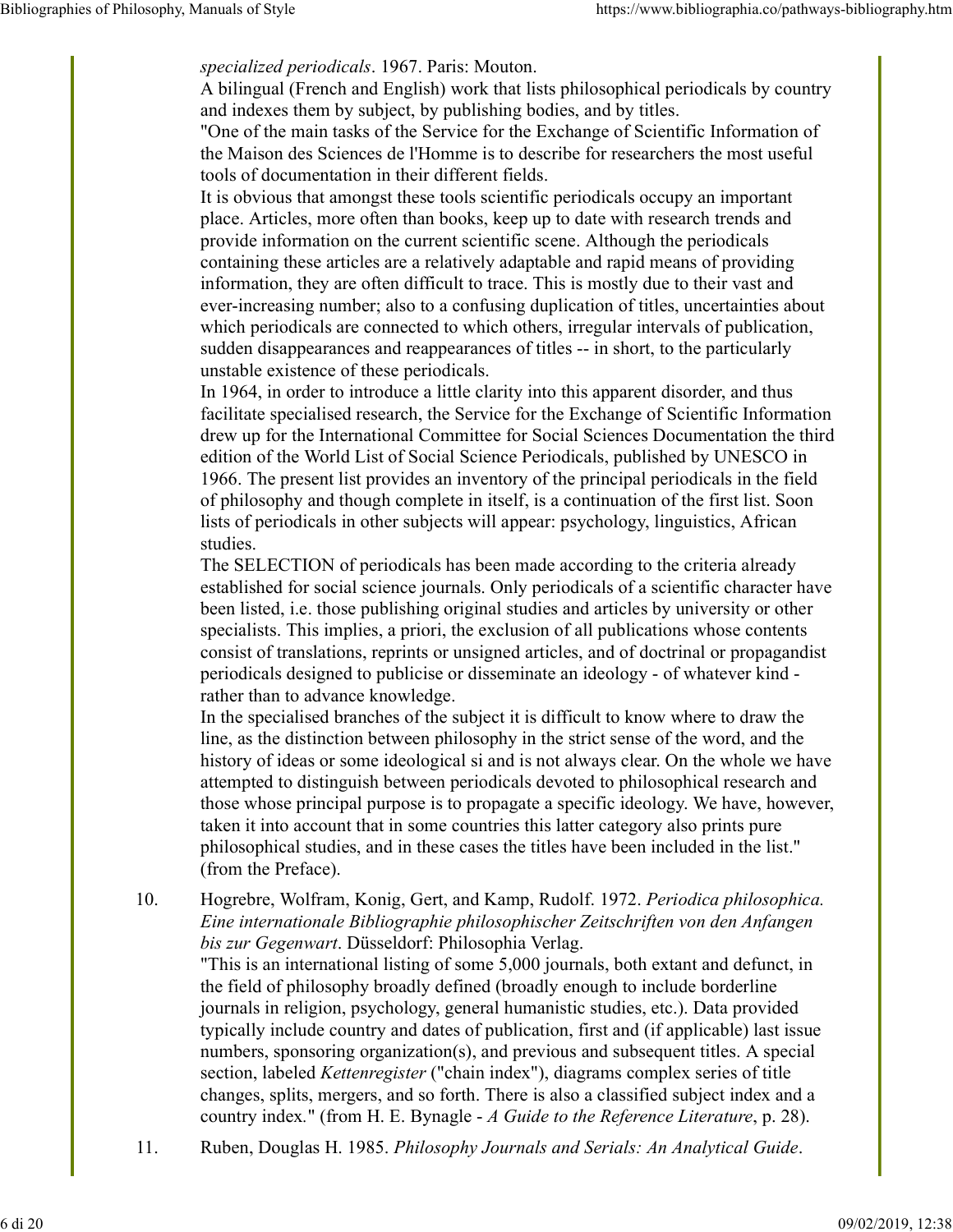Westport, Connecticut: Greenwood.

"Traditionally, philosophy comprises five general fields of study: logic, aesthetics, ethics, politics, and metaphysics. In all five fields is represented the continuum from historical to modern contemporary evolutions in philosophical criticism. This book surveys mainly the twentieth-century evolutions of philosophy in an analytic review of English-language serials published all over the world. (...) The bibliography of 335 entries that follows includes newsletters, bulletins, and serials. Three basic criteria determined their selection. First, did the serial have a regular frequency of publication? Irregularity of distribution poses a problem because readers want a continuous flow of information. Second, did the serial contain articles, summaries, reviews, or some section in the English-language? Publications in Poland, France, Italy, and Israel, for instance, may circulate to English-speaking subscribers without ever or only rarely printing English articles or translations. But these were excluded from the survey. Finally, did the serial serve as a critical forum for discussion within the five traditional field of philosophy? Ideally, the content of journals determines the appropriate field. But in practice even the most specialized journal in, say, aesthetics, may accept articles outside of the field proper, thereby creating an overlap. One alternative to reduce overlap was to expand beyond the five sub-fields to the following list: aesthetics, epistemology, ethics, morality, philosophy of religion, metaphysics (cosmology), philosophy of anthropology, philosophy of education, philosophy of history, philosophy of politics (law), philosophy of social sciences, semantics (language), logic, and general issues. Further divisions of philosophy covered in the journals may be found through the Subject Index." (from the Preface). Bibliographies of Philosophy, Manuals of Style https://www.bibliographia.co/pathways-bibliography.htm<br>
Westport, Connecticut: Greenwood.<br>
"Traditionally, philosophy comprises five general fields of study: logic, aesthetics

12. Plott, John C., and Mays, Paul D. 1969. Sarva-Darsana-Sangraha. A Bibliographical Guide to the Global History of Philosophy. Leiden: Brill. "The purpose of this Bibliography and its annotations can be stated in a very few but powerful words: To make some contribution to the development of WORLD COMMUNITY by facilitating the study of, or at least introduction to, the major philosophers in World History (or global or globalizing history, if one prefers that new terminology); and to so arrange them in historical order that this Bibliography will make possible in American Philosophy Departments the teaching of the Global History of Philosophy instead of, or in addition to, the present courses in the History of (only) Western Philosophy.

Heretofore most of the Materials covered in this survey have been dealt with primarily by those working in the field of "Comparative" Philosophy, or in the "Asia Studies" field, or the "East-West" nexus. This has been necessary for a preparation for what is yet to be realized, but it is not sufficient. It is hoped that the historical approach to the field will vindicate itself from the Materials here presented. (...)

As to mechanics of the apparatus, the following remarks are in order: Crossreferences have been kept to a basic minimum, although some will be found, where that has been considered necessary. Needless to say, very few books indeed fit into one single category or even, for that matter, into any single system of classification. In an historical survey in particular, the 'lines' between Intellectual or Cultural History and the (global) History of Philosophy very often become blurred or -- to use another metaphor - sometimes the 'lines' even get crossed and even tangled up, so that one very often gets the wrong number, no matter how many times he dials! Oversights and underestimations, of course, are almost unavoid able in constituting what is virtually a New Field. Estimations of importance are necessary in order to give coherency, even though of course, others of many camps, and often for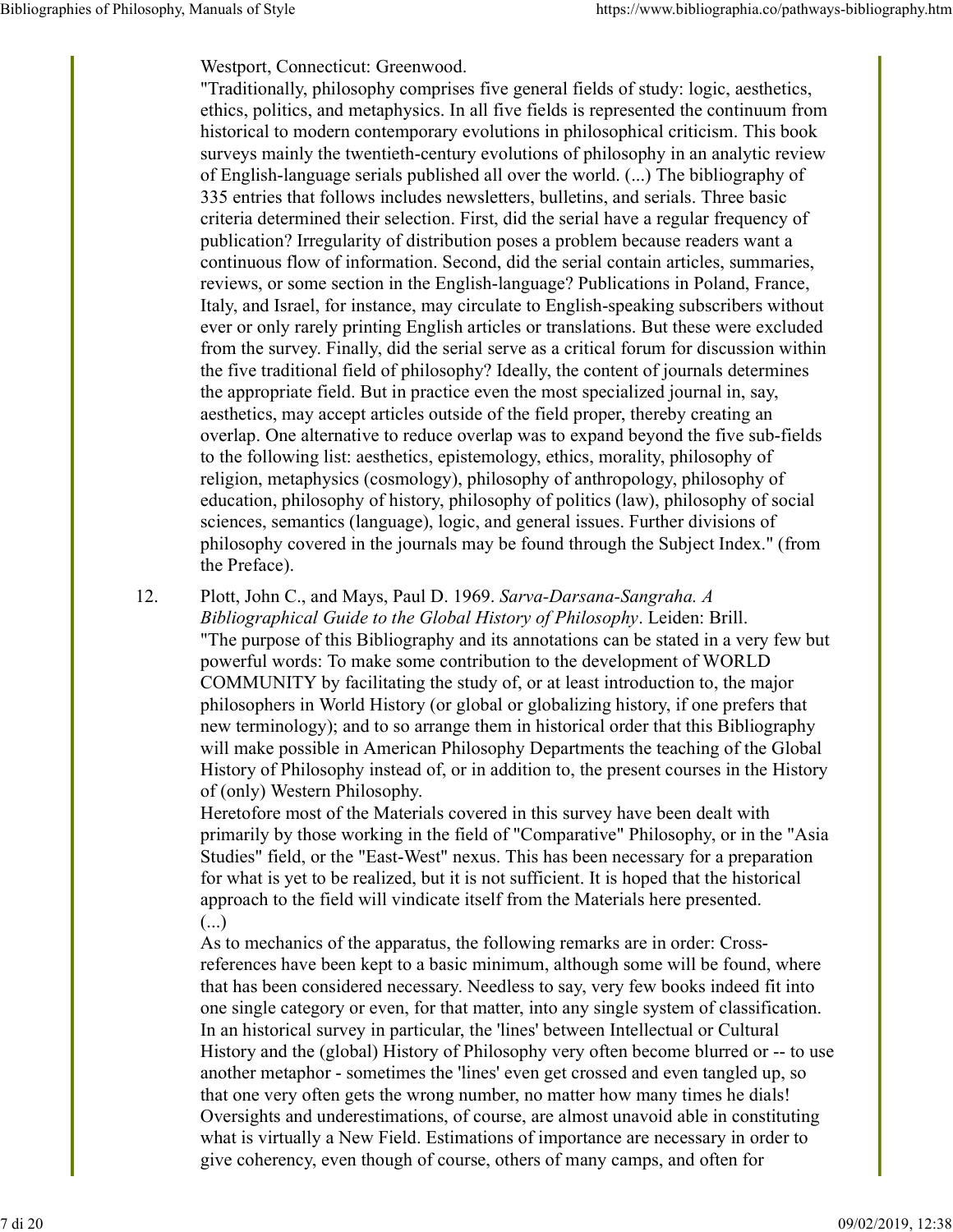diametrically opposed reasons, will disagree. It seems that among philosophers even more than in matters political, you can please some of the people some of the time ... but to please all of the people all the time - not even God seems able to do that! The single starred (•) entries are those considered as most essential for the continuation of the basic themes or else those which commend themselves for some particular reason or other usually mentioned in the Annotation. Those double starred (\*\*) are the "sine qua non" books, or books otherwise recommended for special attention. In a few cases, publishers or dates are not listed. In almost all of these, it is because references thus far available have been incomplete, or because of private printings or customs differing from modern western custom in matters of publication." (pp. XI and XV). Bibliographies of Philosophy, Manuals of Style https://www.bibliographia.co/pathways-bibliography.htm<br>diametrically opposed reasons, will disagree. It seems that among philosophers even<br>more than in matters political, you

> 13. Risse, Wilhelm. 1998. Bibliographia Philosophica Vetus. Repertorium generale systematicum operum philosophicorum usque ad annum MDCCC typis impressorum. Hildesheim: Georg Olms.

"In something of a tour de force, Risse has compiled a comprehensive short-title bibliography that attempts to include all independently published works of Western philosophy from the invention of printing, ca. 1455, up to 1800, in (he carefully qualifies) all Western languages accessible to him. This includes not only works of philosophers who lived and wrote within the specified timeframe, but also editions of philosophers from the ancient, medieval, and early Renaissance periods. They amount to an estimated 76,400 titles. These are divided over eight volumes of varying length, defined by a combination of subject-field and genre categories (...) Parts 1-7 are uniformly arranged chronologically by year of publication, within each year alphabeticalfy by author. Each part includes an author index, index of titles of anonymous works, index of authors who are the subjects of others' commentaries, and a topical index. Part 8, which lists printed academic theses in volumes 1-2, is arranged alphabetically by author of the originaf thesis (disputatio), regardless of publication year.

Under each thesis entry it lists, where applicable, published responses to it by other writers. The latter are also indexed in volume 3 of Part 8 with references hack to the relevant entries in volumes 1 and 2.

The ninth volume, titled Syllabus auctorum, contains a complete author index, with birth and death dates, places of birth and activity, and profession (as available); a concordance of Latin and vernacular place names; and a short list of abbreviations of monastic orders.

For nearly every entry in this bibliography Risse provides, besides the customary bibliographic data, one or more location codes for holding libraries where exemplars are available. These included numerical codes for major German research libraries, alphabetical codes for some 350 additional libraries in Europe and America. As Risse notes, many of the works listed are rare, and some were found only in "smaller" libraries (preface). Those he has personally inspected are marked by an asterisk."

From: Hans E. Bynagle - Philosophy. A guide to the reference literature. Third edition - Westport, Libraries Unlimited, 2006, pp. 127-128.

## 14. Redmond, Walter Bernard. 1972. Bibliography of the Philosophy in the Iberian Colonies of America. The Hague: Martinus Nijhoff. "CONTENT

The first part of this bibliography is a catalogue of philosophical writings from colonial Latin America which, on the basis of the secondary literature, are presumed to be extant. It is followed by a short appendix listing some colonial authors whose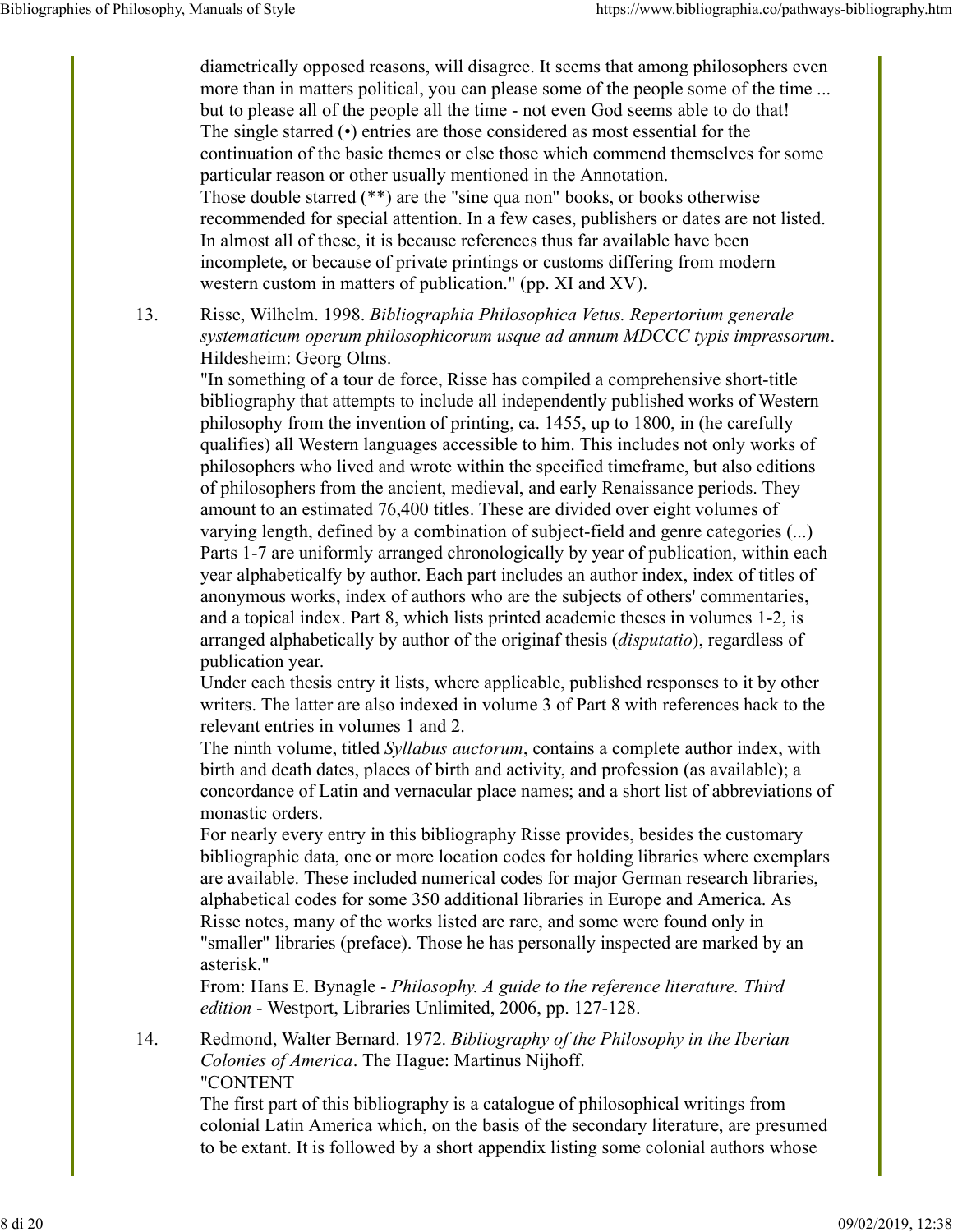philosophical works are lost, but which perhaps still exist. The second part of the bibliography contains the secondary literature: studies on the philosophy of colonial Latin America as well as subsequently published texts and translations of the works of the colonial authors. It also contains non-philosophical works to which reference is made in the first section. A brief digest of the content of each philosophical work follows the entry. Bibliographies of Philosophy, Manuals of Style<br>
philosophical works are lost, but which perhaps still exist. The second part of the<br>
bibliography contains the secondary literature: studies on the philosophy of colonial<br>
La

**SCOPE** 

The colonial material belongs to two philosophical currents which are discernible in the period: "pure" scholasticism, an extension of the Iberian scholastic renaissance of the 16th century and lasting well into the 19th century, and "modern" scholasticism, which was influenced by the newer ideas from Europe and usually attempted to reconcile them to the traditional philosophy. This modern scholasticism, already present in the 17th century, becomes a strong force in the second half of the 18th century. Both the "pure" and the "modern" scholasticism tend to be supplemented after 1810 by non-scholastic philosophies. Hence works written after this date have generally not been registered in this bibliography, except for a few important works continuing the modern scholastic tendency.

Most of the primary documents are the traditional philosophy (and theology) cursus (classroom treatises on logic, physics, psychology, metaphysics, ethics, and the various theology courses) and conclusions (or theses, asserta, etc.; lists of opinions defended in scholastic functions), but some other material has also been included (articles in periodicals, "study plans", etc.)." (p. VIII).

### BIBLIOGRAPHIES ON WOMEN PHILOSOPHERS

- 1. Barth, Else M. 1992. Women Philosophers. A Bibliography of Books through 1990. Bowling Green: Bowling Green State University. "Philosophical books written or edited by women are included whatever their subject matter or point of view. Judgments of quality, too, do not come into play, and the only bounds are certain limitations of language and geography dictated by practical considerations: Eastern Europe and non-English-speaking countries outside Europe are not covered. Doctoral dissertations, even those not published. are included "wherever possible" (p. 3), that is, if the information was somewhat readily available. More than 2,800 items are listed, and more than 1,900 names appear in the author index. Entries are not annotated." (from H. E. Bynagle, A Guide to the Reference Literature, p. 31).
- 2. Hutchings, Noël, and Rumsey, William D., eds. 1997. Collaborative Bibliography of Women in Philosophy. Bowling Green: Bowling Green State University. "Lists and often annotates more than 11.000 philosophical works produced by more than 3,500 women, from the pre-Socratics to near the close of the twentieth century. It is not restricted to "philosophers" in a narrow sense, including for instance such figures as Theosophist Helena Blavatzky and writer Virginia Woolf. The "collaborative" description incorporated in the title reflects the fact that this print volume derived from an online bibliography that invited contributions, corrections, and suggestions from anyone-and provided a mechanism for submitting them-while maintaining editorial control to assure acceptable levels of authenticity and scholarly quality. Lamentably, this online project, known as Noema: Collaborative Bibliography of Women in Philosophy despite holding up an intriguing model for the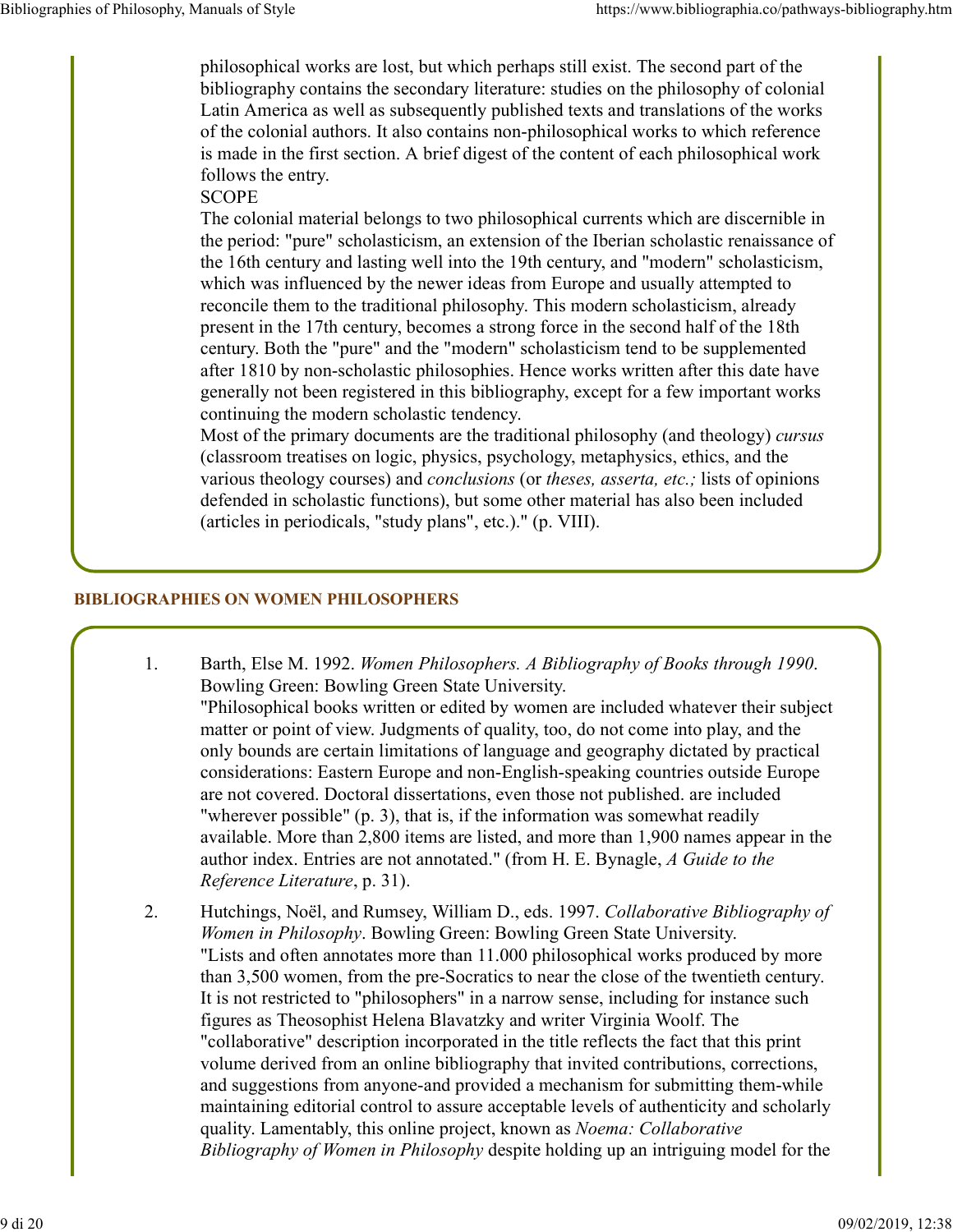future of Web-based bibliography, went off-line in July 2003. With it have vanished, at least for now, additions entered subsequent to this print version, which even by mid-2001 (my latest figures) had expanded the bibliography to more than 16,000 records representing over 5,000 women. Bibliographies of Philosophy, Manuals of Style<br>https://www.bibliographia.co/pathways-bibliography.htm<br>future of Web-based bibliography, went off-line in July 2003. With it have vanished,<br>at least for now, additions entered

> Entries are arranged alphabetically by authors' last names. Books and (occasionally) works in nonprint media are listed first, then articles, as applicable, by date of publication within each category. There is an index of named persons and subjects. Topical entries in this index tend to be overly broad: an article on adultery, for instance, can't be found under that subject entry (there isn't one) or even under "sex, philosophy of," but only under "ethics, applied." As for indexed names, their most distinctly valuable aspect would seem to be the references to women philosophers writing about *other* women philosophers. These render this in some measure a secondary bibliography on women philosophers, though *not* in a full-fledged sense: a work about a woman philosopher written by a male would find no place here." (from H. E. Bynagle - A Guide to the Reference Literature, pp. 31-32).

### BIBLIOGRAPHIES ON THE HISTORY AND HISTORIOGRAPHY OF PHILOSOPHY

1. Schneider, Ulrich Johannes. 1992. "A Bibliography of Nineteenth-Century Histories of Philosophy in German, English, and French (1810-1899)." Storia della Storiografia no. 21:141-169.

Revised reprint in: U. J. Schneider, Philosophie und Universität. Historisierung der Vernunft im 19. Jahrhundert, Hamburg, Felix Meiner, 2000, pp. 317-355. "Until the eighteenth century, the history of philosophy, understood as the 'lives and opinions' of philosophers, was mainly the work of scholars; Johann Jakob Brucker's Historia critica philosophiae in 1766-1767, when it was printed for the last time in six enormous quarto volumes, is an example of this kind of work (2). At the end of the eighteenth century, a new generation of historians (mainly German) transformed the scholarly tradition by making it the place for a general problematization of philosophical thought, past and present; in addition, they presented the history of philosophy as a narrative. The first document of this new historical interest in philosophy's past is the Geschichte der Philosophie by Wilhelm Gottlieb Tennemann, which appeared in eleven volumes between 1798 and 1819 (3). Ever since, this historical interest has remained very productive, and the nineteenth century already witnessed a rapid increase in books on the history of philosophy. The following bibliography documents this increase in the number of books presenting and (re)presenting the historical knowledge about philosophy. Their sheer number is astonishing and makes it almost impossible to highlight individual historians, as one can for earlier centuries (4). In the nineteenth century, this interest in the history of philosophy evidently became more general. There are reasons other than literary or intellectual ones which may explain this increase in the number of works similar in title and in form. Most of the authors of these histories of philosophy were school or university teachers of philosophy, that is to say pedagogical mediators of philosophical knowledge, including the historical knowledge of philosophy.

The bibliography presented here is not, and cannot be, complete. Apart from all the usual bibliographical uncertainties, the very category of the history of philosophy resists precise definition. All the titles listed make the history of philosophy the subject of a narrative. The variations are nonetheless considerable. Some of the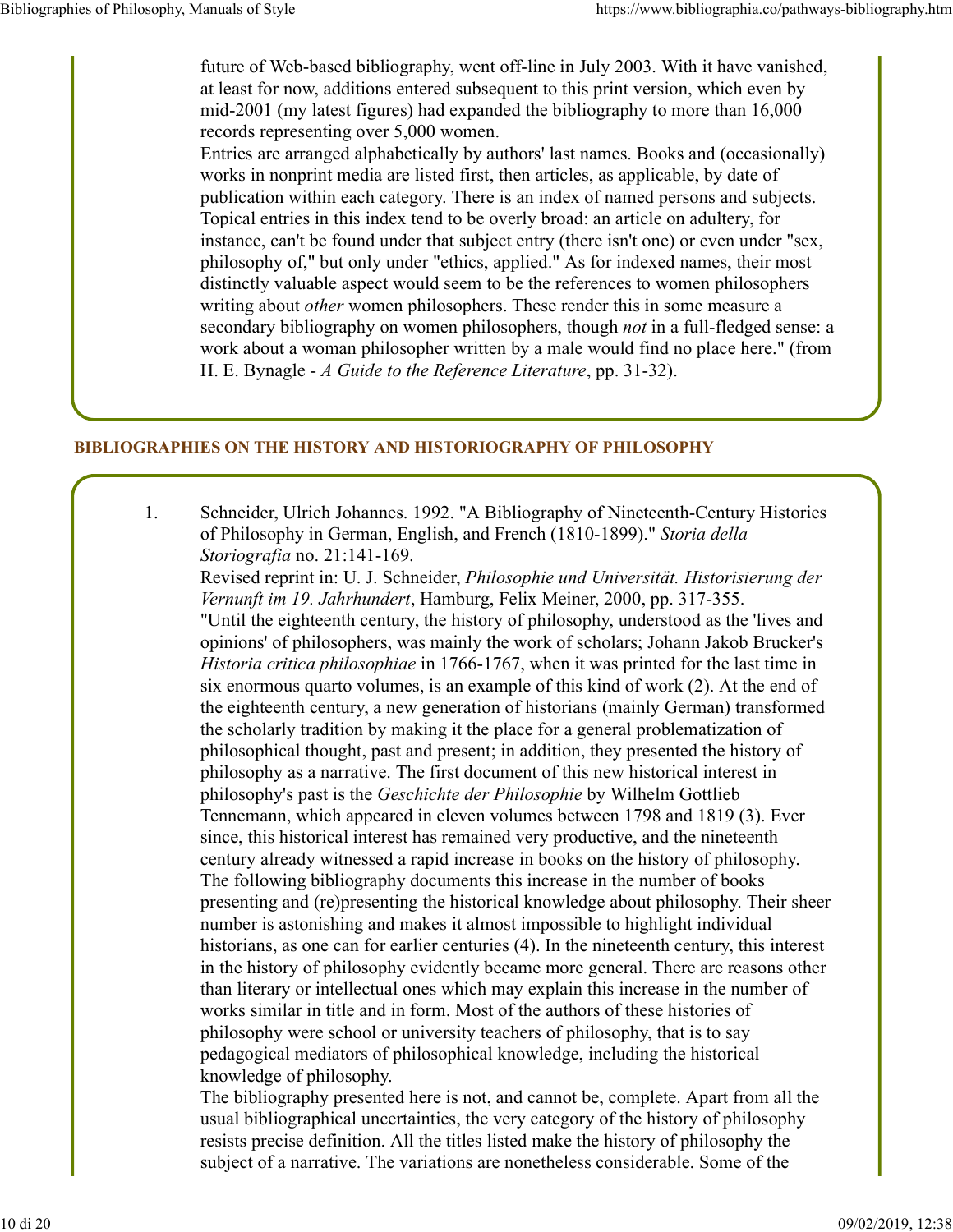books are of several hundred pages, some of less than one hundred. The inclusion of small books is undoubtedly problematic. There are other works which do not make the history of philosophy their explicit subject (and which therefore are not listed here), which nevertheless treat it at greater length than some of those included. With regard to the manifold forms of historiographical work within the area of philosophy, the following list shows not much more than the tip of the iceberg. The bibliography presented here should serve as a basis for further investigation, into the ways of making past events present, the practice of reading old texts and the technique of presenting historical knowledge about philosophy. As in previous centuries, nineteenth-century historical work on philosophy was not autonomous; in ways which have not been sufficiently recognized, it fulfilled pedagogical and institutional needs, and complied with numerous interests which have not yet been analyzed; it dealt with issues which the quantity of titles proves to be urgent, but which are still far from being understood." (pp. 141-142) (2) Brucker is made an essential figure in Lucien Braun's history of the history of philosophy -- the only complete history of its kind (from the beginnings up to Hegel); cfr. L. Braun, *Histoire de l'histoire de la philosophie* (Paris, 1974; German transl. Geschichte der Philosophiegeschichte, Darmstadt, 1990). (3) Tennemann's work is central in my essay on the origins of the modem, narrative historiography of philosophy; cfr. U. J. Schneider, Die Vergangenheit des Geistes. Eine Archäologie der Philosophiegeschichte (Frankfurt am Main, 1990). (4) Giovanni Santinello has established an Italian research group offering interpretations of modem European philosophy historians and their work; cfr. Storia delle storie generali della filosofia, ed. G. Santinello (Brescia, 1979 sqq.). Already published vol. I, Dalle origini rinascimentali alla historia philosophica (Brescia, 1981); vol. II, Dall'età cartesiana a Brucker (Brescia, 1979); vol. III (in two parts). Il secondo illuminismo e l'età kantiana (Padova, 1988). Still to come vol. IV, L'età hegeliana and vol. V. Il secondo Ottocento [the two last volumes was published in 1995-2004 (Vol. IV, in two parts) and in 2005]. Bibliographies of Philosophy, Manuals of Style<br>books are of several hundred pages, some of less than one hundred. The inclusion of<br>small books is undoubtedly problematic. There are other works which do not make<br>the history

### STYLE MANUALS AND STUDENT'S GUIDES

General Manual of Style:

1. The Chicago Manual of Style: The Essential Guide for Writers, Editors and Publishers. 2010. Chicago: University of Chicago Press. Sixteeenth edition.

"This, the sixteenth edition of The Chicago Manual of Style, marks the first edition to be prepared and published simultaneously in print and online. As opportunities for publishing have grown dramatically in an era of electronic publication and distribution, the guiding principles for this edition have been twofold: to recognize the continuing evolution in the way authors, editors, and publishers do their work, on the one hand, and to maintain a focus on those aspects of the process that are independent of the medium of publication, on the other.

(...)

This edition marks an evolution of more than forty years, starting with the landmark twelfth edition, published in 1969. As part of this evolution, and as with the fifteenth edition, Chicago consulted a broad range of scholars and professionals in the fields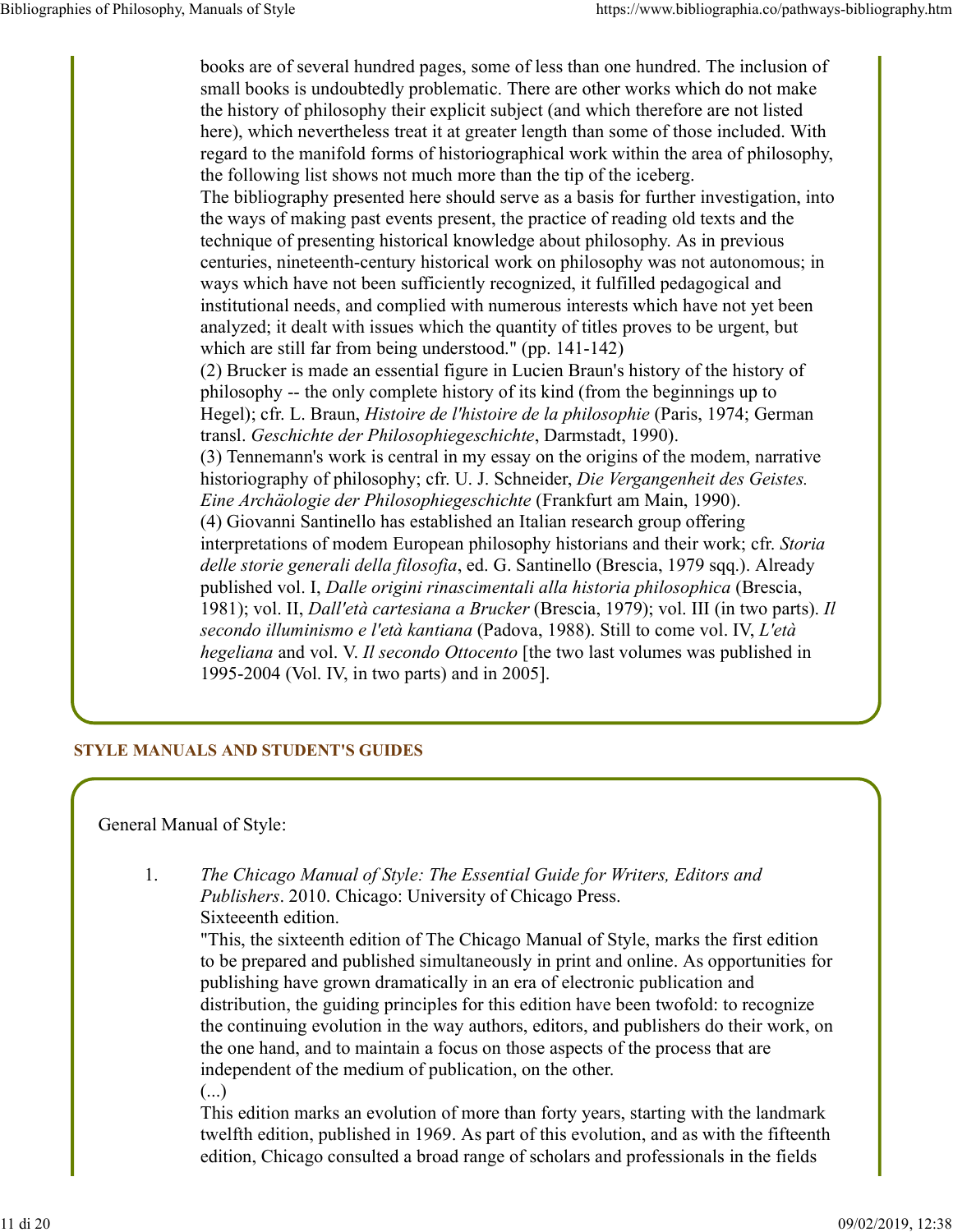of publishing and academics throughout the revision process. We also continued to benefit from the many helpful comments and suggestions sent to us by our readers, many of whom come from fields outside of scholarly publishing. Their input, in particular, helped us to keep in mind those principles of writing and editing that remain true regardless of the medium or field of publication." (From the Preface). Bibliographies of Philosophy, Manuals of Style<br>
of publishing and academics throughout the revision process. We also continued to<br>
benefit from the many helpful comments and suggestions sent to us by our readers,<br>
many of

> 2. Turabian, Kate L. 2007. A Manual for Writers of Research Papers, Theses, and Dissertations. Chicago: University of Chicago Press. Seventh edition.

"For this seventh edition, Wayne C. Booth, Gregory G. Colomb, and Joseph M. Williams have expanded the focus of the book. The new part 1, "Research and Writing: From Planning to Production," is adapted from their Craft of Research (Chicago: University of Chicago Press, 2003). This part offers a step-by-step guide to the process of research and its reporting, a topic not previously covered in this manual but inseparable from source citation, writing style, and the mechanics of paper preparation. Among the topics covered are the nature of research, finding and engaging sources, taking notes, developing an argument, drafting and revising, and presenting evidence in tables and figures. Also included is a discussion of presenting research in alternative forums. In this part, the authors write in a familiar, collegial voice to engage readers in a complex topic. Students undertaking research projects at all levels will benefit from reading this part, though advanced researchers may wish to skim chapters 1-4.

The rest of the book covers the same topics as past editions, but has been extensively revised to follow the recommendations in The Chicago Manual of Style, 15th edition (2003), to incorporate current technology as it affects all aspects of student writing, to provide updated examples, and to be easier to read and use." (from the Preface).

3. MLA Handbook for Writers of Research Papers. 2009. New York: Modern Language Association of America.

Seventh edition.

"The seventh edition of the MLA Handbook is accompanied for the first time by a Web-based component that helps users learn MLA style and understand better the activities of researching and writing a paper. Students, instructors, and librarians have shown great interest in gaining access to the MLA Handbook on the Web, and we responded by developing a site that contains the full text of the book with complementary materials. The site includes sample papers with step-by-step narratives showing how the papers were prepared, and each narrative can be explored from a number of perspectives. For example, if you are having trouble defining a topic. you can look at the ways the authors of the sample papers did it. If you are unsure how to evaluate sources for inclusion in your project, you can follow the steps outlined in the narratives. We hope that the new electronic component will help students in every stage of their work. Scholarly research is increasingly conducted in a digital environment, and we are pleased to usher the MLA *Handbook* into that world." (from the Foreword).

4. Booth, Wayne C., Colomb, Gregory G., and Williams, Joseph M. 2008. The Craft of Research. Chicago: University of Chicago Press.

Third edition (First edition 1995).

"The aim of the third edition of *The Craft of Research* is the same as the first two: to meet the needs of all researchers, not just first-year undergraduates and advanced graduate students, but even those in business and government who do and report research on any topic, academic, political, or commercial. We wrote it to \* guide you through the complexities of turning a topic or question into a research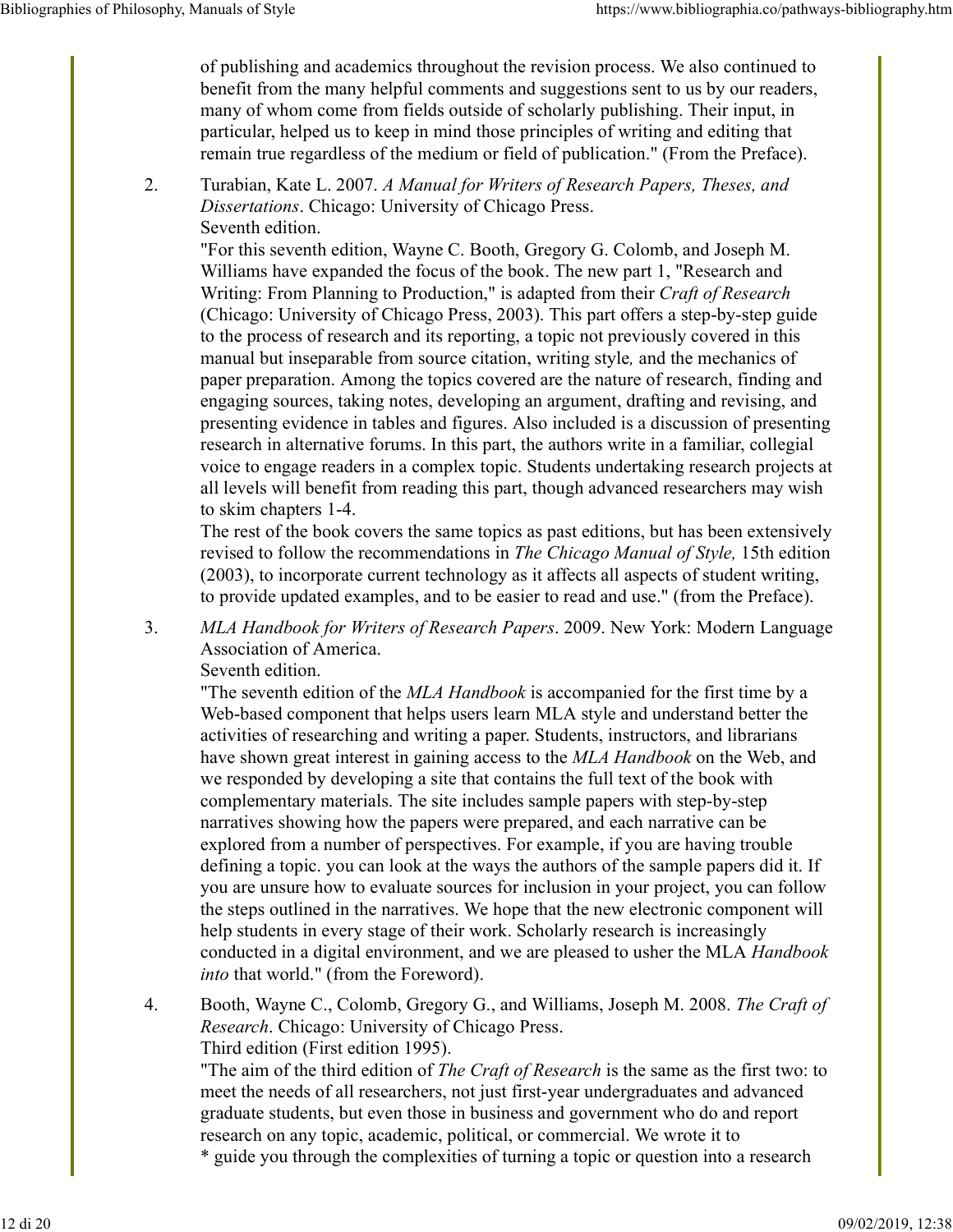problem whose significance matches the effort that you put into solving it \* help you organize and draft a report that justifies the effort Bibliographies of Philosophy, Manuals of Style<br>problem whose significance matches the effort that you put into solving it<br>\* help you organize and draft a report that justifies the effort<br>\* show you how to read your report

\* show you how to read your report as your readers will so that you can revise it into one that they will read with the understanding and respect it deserves Other handbooks touch on these matters, but this one, we think, is different. Most current guides acknowledge that researchers rarely move in a straight line from finding a topic to stating a thesis to filling in note cards to drafting and revision. Experienced researchers loop back and forth, move forward a step or two before going back in order to move ahead again, change directions, all the while anticipating stages not yet begun. But so far as we know, no other guide tries to explain how each part of the process influences all the others -- how asking questions about a topic prepares the researcher for drafting, how drafting can reveal problems in an argument, how writing an introduction can send you back to a search for more sources." (from the Preface).

5. Harvey, Gordon. 2008. Writing with Sources. A Guide for Harvard Students. Indianapolis: Hackett.

Second revised edition (First edition 1998).

"Acknowledging your sources is therefore at once an obligation, a service, and an advantage. With a primary source (like the ant statistics), although you go on to give your own interpretation of its data, you're obliged first to tell your reader in a citation exactly what data you are interpreting, who assembled it, and where to find it -- so they can gauge, as you have done, its reliability. But your citation also alerts others who may want to use the data; and by allowing others to test and verify your conclusions, it enhances your credibility. Likewise with a secondary source (...), you're obliged to credit other people for work they have done and you have built upon; it's dishonest and ungenerous not to credit them. But citing the secondary source also alerts other readers to its existence, and has distinct advantages for you. Where you accept and build upon an idea, citing saves you from having to demonstrate the truth of the idea all over again, and it enlists the source's authority on your behalf. Where you instead challenge or qualify an idea, citing its source makes your argument interesting as a challenge or qualification to a published position.

In both cases, careful citing suggests to your reader that you are a trustworthy analyst, strong enough in your own reading and thinking to acknowledge other opinions in your pursuit of the truth. The fear some students have, initially, that citations will make their paper appear less thoughtful could not be less warranted. Although procedures for using and citing sources differ some what from discipline to discipline, and the best authority for questions about using sources in a particular course is always its instructor, there is considerable common ground among the disciplines. This book summarizes that common ground. It describes the main methods of integrating sources into your paper and for citing them, the basic standards for acknowledging them, and the ways in which they are most commonly misused-along with some steps you can take to avoid misuses in your own writing." (from the Introduction).

6. Lipson, Charles. 2006. *Cite Right. A Quick Guide to Citation Styles - MLA, APA*, Chicago, the Sciences, Professions, and more. Chicago: University of Chicago Press. Second revised edition May 2011.

"There are three reasons to cite the materials you use:

\* To give credit to others' work and ideas, whether you agree with them or not. When you use their words, you must give them credit by using both quotation marks and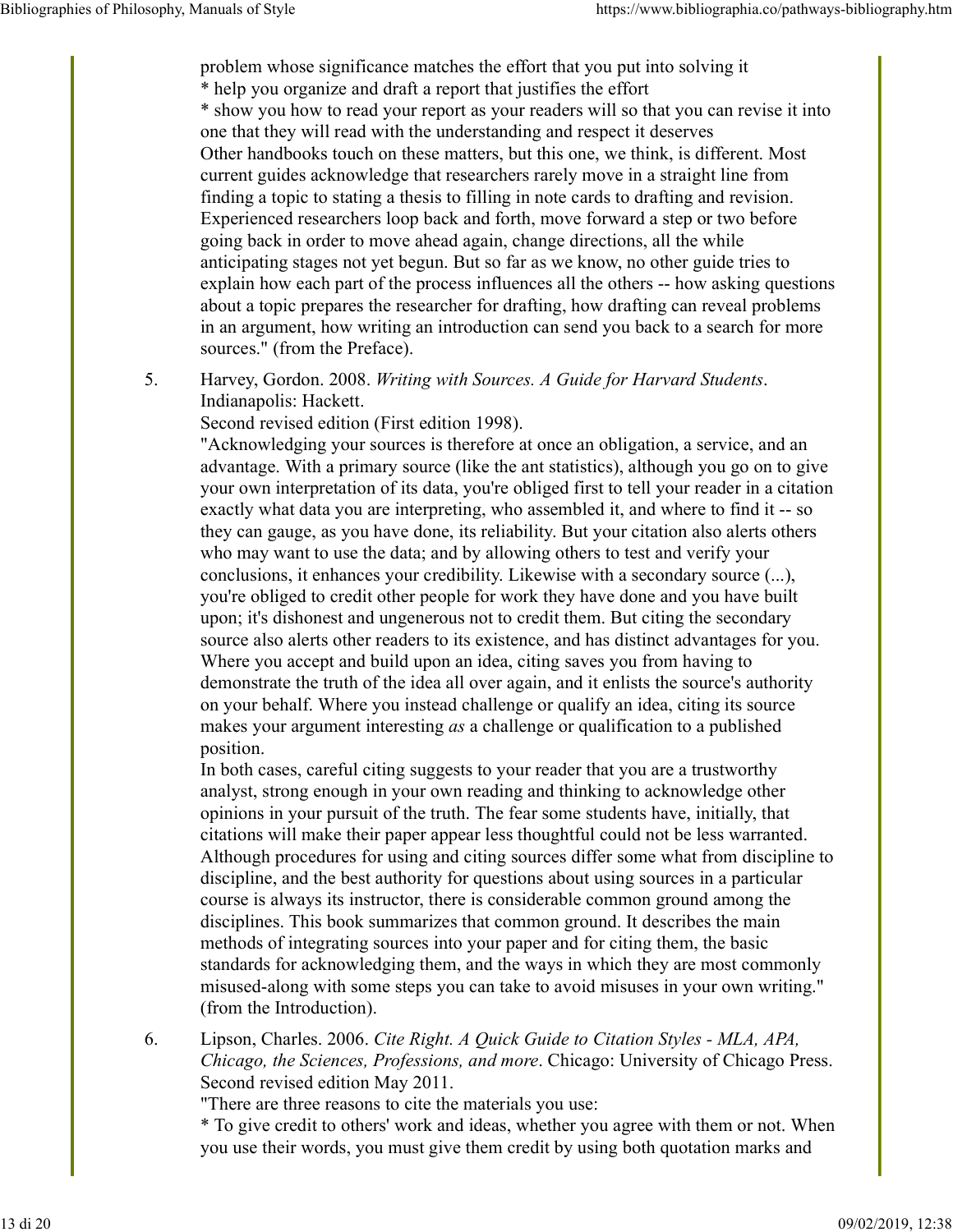citations.

\* To show readers the materials on which you base your analysis, your narrative, or your conclusions. Bibliographies of Philosophy, Manuals of Style<br>
citations.<br>
\* To show readers the materials on which you base your analysis, your narrative, or<br>
your conclusions

> \* To guide readers to the materials you have used so they can examine it for themselves. Their interest might be to confirm your work, to challenge it, or simply to explore it further.

Taken together, these citations fully disclose your sources. That's important for academic integrity in several ways.

First, good citations parcel out credit. Some belongs to you for the original work you did; you need to take full responsibility for it. Some belongs to others for their words, ideas, data, drawings, or other work. You need to acknowledge it, openly and explicitly.

Second, if you relied on others' work in order to tell your story, explain your topic, or document your conclusions, you need to say exactly what you used. Take a simple paper about World War I. No one writing today learned about it firsthand. What we know, we learned by reading books and articles, by examining original documents and news reports, by listening to oral histories, by reviewing data compiled by military historians, and perhaps by viewing photographs or movies. When we write about the war, then, we should say how we acquired our information. The only exception is "commonly known information," something that everyone in the field clearly understands and that does not require any substantiation.(1) There's no need for a footnote to prove Woodrow Wilson was actually president of the United States. But if you referred to his speech declaring war, you would need a proper citation. If you used his words, you'd need quotation marks, too.

Third, your readers may want to pursue a particular issue you cover. Citations should lead them to the right sources, whether those are books, interviews, archival documents, Web sites, poems, or paintings. That guidance serves several purposes. Skeptical readers may doubt the basis for your work or your conclusions. Others may simply want to double-check them or do more research on the topic. Your citations should point the way.

What citations *should not* do is prance about, showing off your howl-edge without adding to the reader's. That's just bragging.

Beyond this question of style (and good manners), there is the basic issue of honesty. Citations should never mislead your readers. There are lots of ways to mislead or misdirect your readers; accurate citations avoid them. For example, they should not imply you read books or articles when you really didn't. They should not imply you spent days in the archives deciphering original documents when you actually read them in an edited book or, worse, when you "borrowed" the citation from a scholar who *did* study the originals. Of course, it's fine to cite that author or an edited collection. That's accurate. It's fine to burrow into the archives and read the original yourself. It's dishonest, though, to write citations that only pretend you did. Good citations should reveal your sources, not conceal them. They should honestly show the research you conducted. That means they should give credit where credit is due, disclose the materials on which you base your work, and guide readers to that material so they can explore it further. Citations like these accurately reflect your work and that of others. They show the ground on which you stand." (Chapter 1). (1). What counts as common knowledge depends on your audience.

7. Spatt, Brenda. 2011. *Writing from Sources*. Boston: Bedford/St. Martin's. Eighth Edition (First edition 2003).

The big news about the sixth edition of *Writing from Sources is* its intensive focus on the Internet. For many students, the Web now serves as more than just an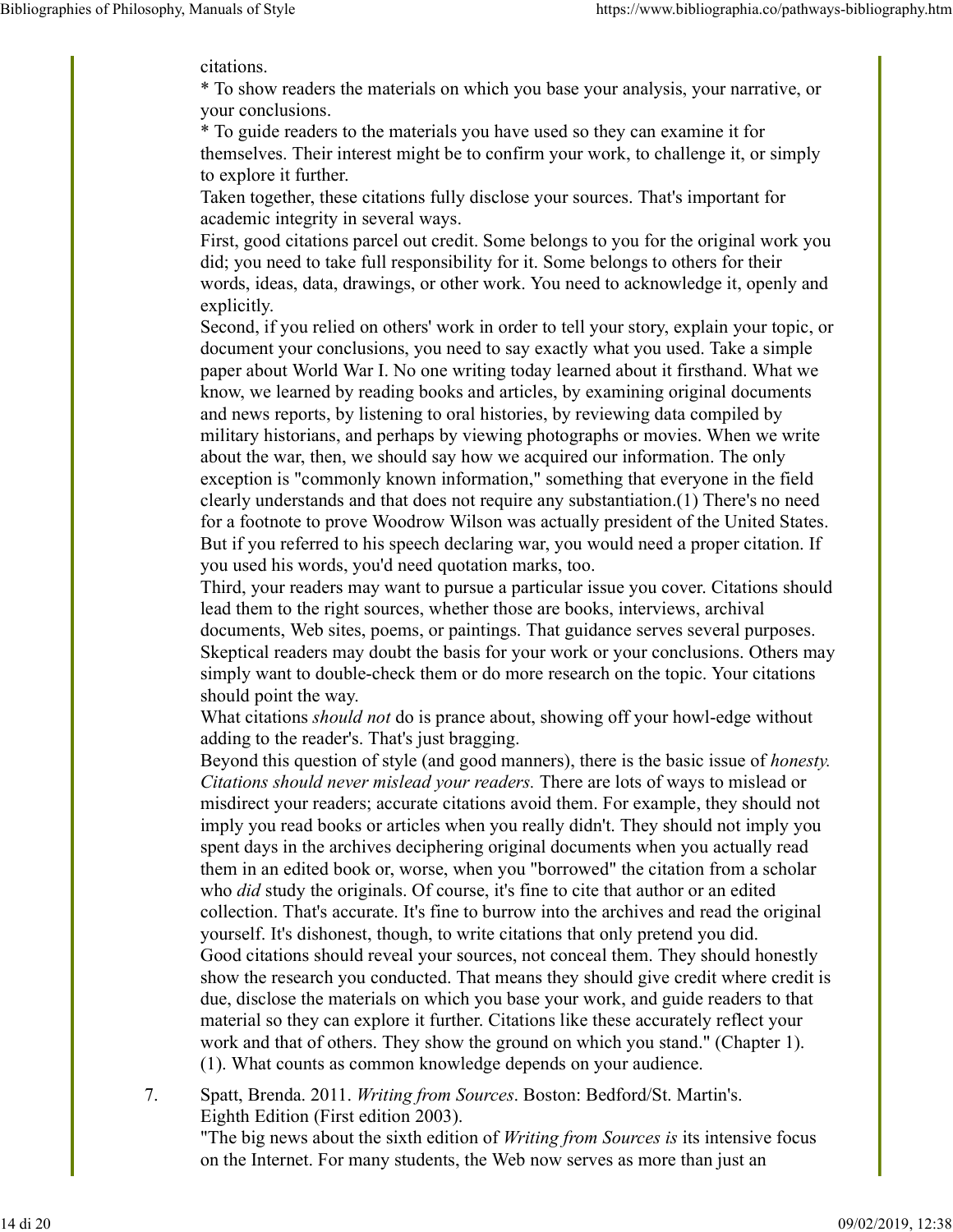effective means of gaining and distributing information-it has become a way of life, a source of instant knowledge, a shortcut to research. Unfortunately, the Web is at once the friend and the enemy of serious research. As instructors increasingly realize, in comparison with print sources Web material remains unreliable, its quality often abysmal. Whether or not you use a trustworthy search engine or consult a respected database, you are likely to encounter far more dross than gold. And too often our students, seduced by the abundance of online sources and the speed of surfing, lack the knowledge to make the crucial distinctions between a good Web site, a bad one, and one that falls somewhere in between." (p. V) (...) Bibliographies of Philosophy, Manuals of Style<br>
effective means of gaining and distributing information-it has become a way of life,<br>
a source of instant knowledge, a shortcut to research. Unfortunately, the Web is at<br>
onc

> Here is a summary of the changes in and additions to the sixth edition of *Writing* from Sources that enhance its usefulness as a text, a reader, an exercise book, and a research-essay guide:

An entirely new guide to locating print and Web sources using databases, directories, and search engines

A revised and expanded guide to evaluating print and Web sources, explaining-with copious illustrations-how to avoid the pitfalls inherent in Web research

· A realistic methodology for using computers to take notes from sources and organize them on the screen

A new sample research essay using endnotes in Chapter 9, incorporating a fairly sophisticated level of documentation in exploring the topic of cannibalism from a historical and anthropological perspective

A revised selection of reference sources, emphasizing electronic databases across the disciplines, contained in Appendix A

Expanded and updated guidelines for documenting sources in MLA and APA styles, contained in Appendix B

An entirely new casebook of readings on "Genetic Engineering and Cloning," contained in Appendix E, that can provide the basis for a complete research essay or, alternatively, can be supplemented by student research

A new model for synthesizing sources, in Chapter 4, built around the topic of promotion in elementary school." (from To the Instructor VI-VII).

- 8. Blanshard, Brand. 2004. On Philosophical Style. South Bend: St. Augustine Press. Original edition: Manchester, Manchester University Press, 1954. "The more perfectly one's style fits the inner man and reveals its strength and effect, the clearer it becomes that the problem of style is not a problem of word and sentences merely, but of being the right kind of mind. "He who would not be frustrated in his hope to write well in laudable things," said Milton, "ought himself to be a true poem." Does that make the problem of style insoluble? Yes, I am afraid it does. But it shows also that the problem we have been discussing is no petty or merely technical one, but very far-reaching indeed. We may have to agree with Professor Raleigh that "to write perfect prose is neither more nor less difficult than to lead a perfect life." (Conclusion).
- 9. Baggini, Julian, and Fosl, Peter S. 2010. The Philosopher's Toolkit. A Compendium of Philosophical Concepts and Methods. Malden: Wiley-Blackwell. Second revised edition (First edition 2003). "Philosophy can be an extremely technical and complex affair, one whose terminology and procedures are often intimidating to the beginner and demanding even for the professional. Like that of surgery, the art of philosophy requires mastering a body of knowledge, but it also requires acquiring precision and skill with a set of instruments or tools. The Philosopher's Toolkit may be thought of as a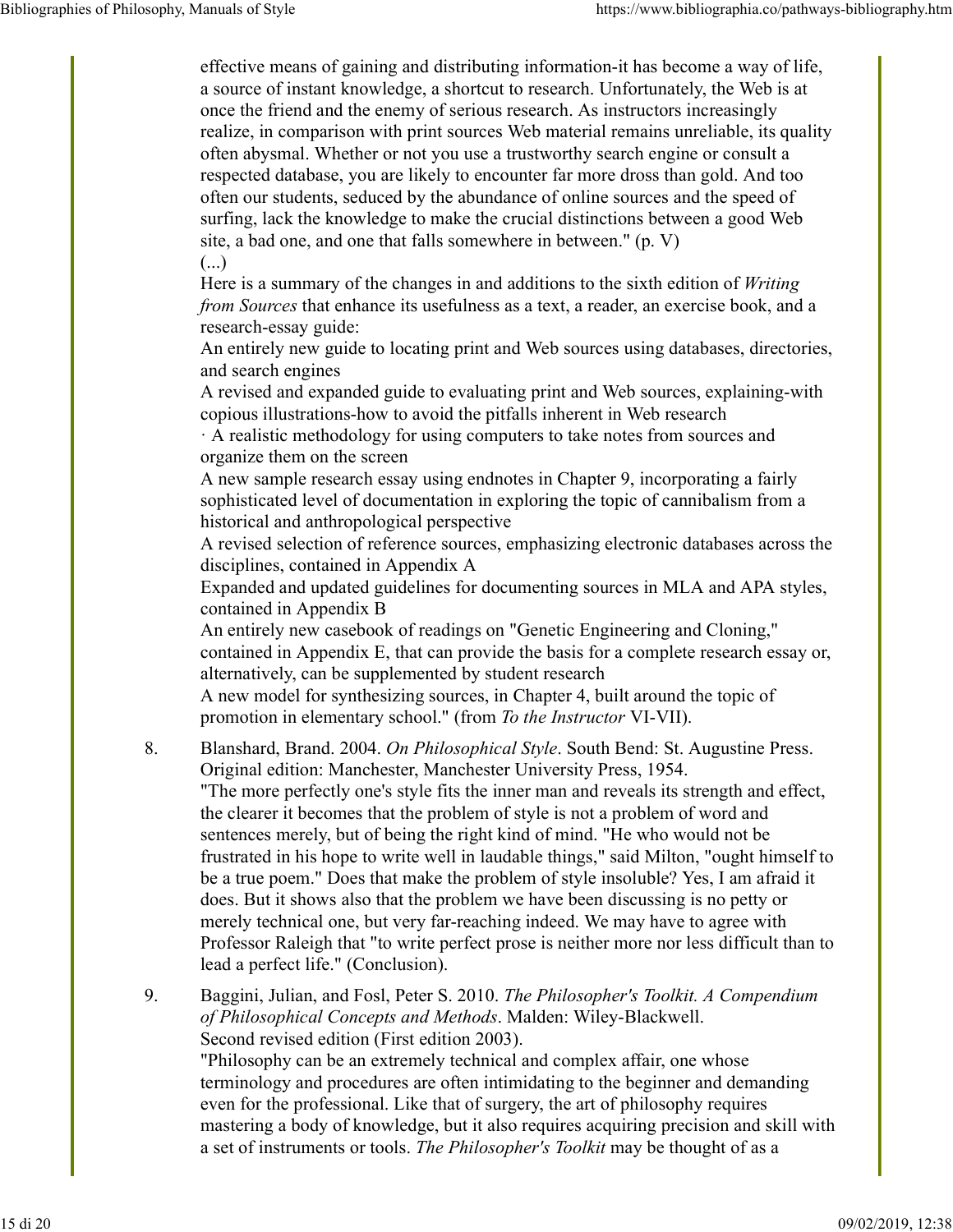collection of just such tools. Unlike those of a surgeon or a master woodworker, however, the instruments presented by this text are conceptual - tools that can be used to analyse, manipulate and evaluate philosophical concepts, arguments and theories. Bibliographies of Philosophy, Manuals of Style<br>
collection of just such tools. Unlike those of a surgeon or a master woodworker,<br>
however, the instruments presented by this text are conceptual - tools that can be<br>
used to

The Toolkit can be used in a variety of ways. It can be read cover to cover by those looking for instruction on the essentials of philosophical reflection. It can be used as a course book on basic philosophical method or critical thinking. It can also be used as a reference book to which general readers and more advanced philosophers can turn in order to find quick and clear accounts of the key concepts and methods of philosophy. The aim of the book, in other words, is to act as a conceptual toolbox from which all those from neophytes to master artisans can draw instruments that would otherwise be distributed over a diverse set of texts and require long periods of study to acquire.

For this second edition, we have expanded the book from six to seven sections, and reviewed and revised every single entry. These sections progress from the basic tools of argumentation to sophisticated philosophical concepts and principles. The text passes through instruments for assessing arguments to essential laws, principles and conceptual distinctions. It concludes with a discussion of the limits of philosophical thinking.

Each of the seven sections contains a number of compact entries comprising an explanation of the tool it addresses, examples of the tool in use and guidance about the tool's scope and limits. Each entry is cross-referenced to other related entries. Suggestions for further reading are included, and those particularly suitable for novices are marked with an asterisk. There is also a list of Internet resources at the back of the book.

Becoming a master sculptor requires more than the ability to pick up and use the tools of the trade: it requires flair, talent, imagination and practice. In the same way, leaning how to use these philosophical tools will not turn you into a master of the art of philosophy overnight. What it will do is equip you with many skills and techniques that will help you philosophize better." (Preface).

# 10. Martinich, Aloysius. 2005. Philosophical Writing. An Introduction. Oxford: Blackwell Publishers.

Third edition (First edition 1989; Second edition 1996).

Contents: Notes to the Second Edition. Introduction. Part I: Author and Audience. Part II: Logic and Argument for Writing. Part III: The Structure of a Philosophical Essay. Part IV: Composing. Part V: Tactics for Analytic Writing. Part VI: Some Constraints on Content. Part VII: Some Goals of Form.

Part VIII: Problems with Introductions. Appendix A: "It's Sunday Night and I have an Essay Due Monday Morning." Appendix B: Glossary of Philosophical Terms. Index."

"It is often advisable to preview a book. That advice holds here. Skim the entire book before reading it more carefully. Depending on your philosophical background, some parts will be more informative than others. Chapter 1 discusses the concepts of author and audience as they apply to a student's philosophical prose. Both students and their professors are in an artificial literary situation. Unlike typical authors, students know less about their subject than their audience, although they are not supposed to let on that they do. Chapter 2 is a crash course on the basic concepts of logic. It contains background information required for understanding subsequent chapters. Those who are familiar with logic will breeze through it, while those with no familiarity with it will need to read slowly and carefully. Chapter 3 discusses the structure of a philosophical essay and forms the heart of the book. The well-worn but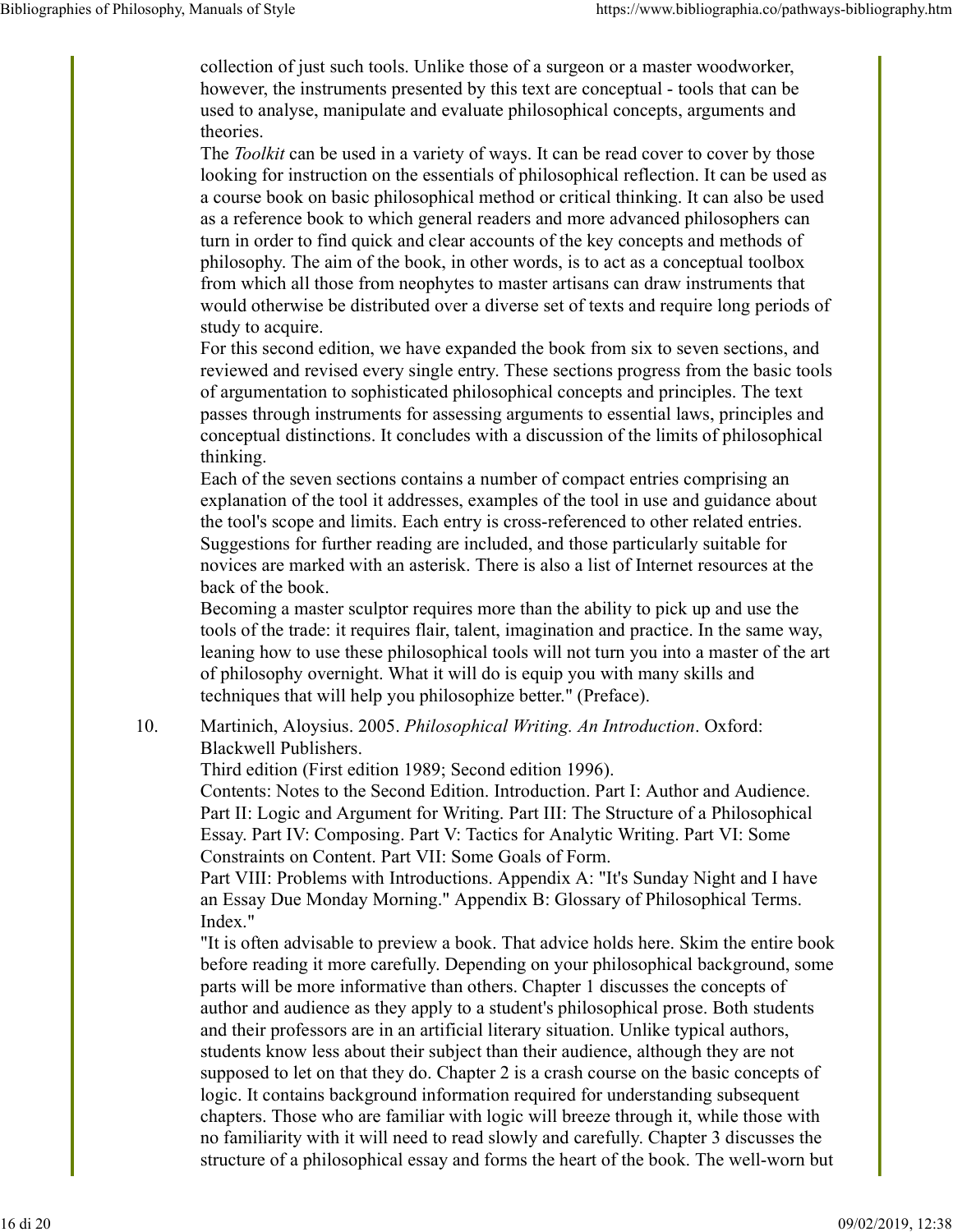sound advice that an essay should have a beginning, a middle, and an end applies to philosophical essays too. Chapter 4 deals with a number of matters related to composing drafts of an essay. Various techniques for composing are discussed. Anyone who knows how to outline, take notes, revise, do research and so on might be able to skip this chapter. Chapter 5 explains several types of arguments used in philosophical reasoning, such as dilemmas, counterexamples and reductio ad absurdum arguments. Chapter 6 discusses some basic requirements that the content of an essay must satisfy. Chapter 7 discusses goals for the form of your writing: coherence, clarity, conciseness, and rigor. Chapter 8 discusses some standard problems students have with the first few pages of an essay. Bibliographies of Philosophy, Manuals of Style<br>
sound advice that an essay should have a beginning, a middle, and an end applies to<br>
philosophical essays too. Chapter 4 deals with a number of matters related to<br>
composing

> Like essays, most books have conclusions that either summarize or tie together the main strands of the work. It would have been artificial to do so in this case, however, since the book as a whole does not develop one main argument but consists of a number of different topics that should be helpful to the student. Appendix A, "It's Sunday Night and I Have an Essay Due Monday Morning," is included for those who bought this book but never got around to reading much of it, and can serve as a conclusion. Many of my students who used one of the first two editions let me know that this was the first part of the book they read, on a Sunday night about six weeks into the semester.

> In order to serve the needs of a wide range of students, the level of difficulty varies from elementary to moderately advanced. Even within individual chapters, the level of difficulty can vary significantly, although each section begins with the simplest material and progresses to the most difficult. Thus, a chapter on a new topic might revert from complex material in the previous chapter to a simple level. I believe that intelligent, hardworking students can move rather quickly from philosophical innocence to moderate sophistication.

At various points, I have presented fragments of essays to illustrate a stylistic point. The topics of these essay fragments are sometimes controversial and the argumentation provocative. These passages are meant to keep the reader's interest and do not always represent my view. It would be a mistake to focus on the content of these essay fragments when it is their style that is important. Also, it is quite likely that the reader will disagree with a few or even many of the stylistic claims I make. If this leads readers to at least think about why they disagree, and to discover what they prefer and why, then a large part of my goal will have been achieved. In the following pages, I often contrast rhetorical elements with logical elements. Going back as far as Socrates, rhetoric has often had a bad name in philosophy. No negative attitude toward rhetoric is implied in this book. "Rhetoric," as I use it, refers to style, that is, to those elements of writing that facilitate communication; and it is a presupposition of this book that these elements are extremely important. After all, like any essay, a philosophical essay that fails to communicate fails in one of its central purposes.

Philosophical Writing is intended to be practical. It is supposed to help you write better and thereby improve your ability to present Philosophical Writing is intended to be practical. It is supposed to help you write better and thereby improve your ability to present your thoughts. Since almost any class may require you to write an essay that analyzes some kind of concept, the skills gained in learning to write about philosophical concepts may prove useful in writing other types of essays." (from the Introduction 5-7).

11. Holowchak, M.Andrew. 2004. Critical Reasoning and Philosophy. A Concise Guide to Reading, Evaluating, and Writing Philosophical Works. Lanham: Rowman & Littlefield.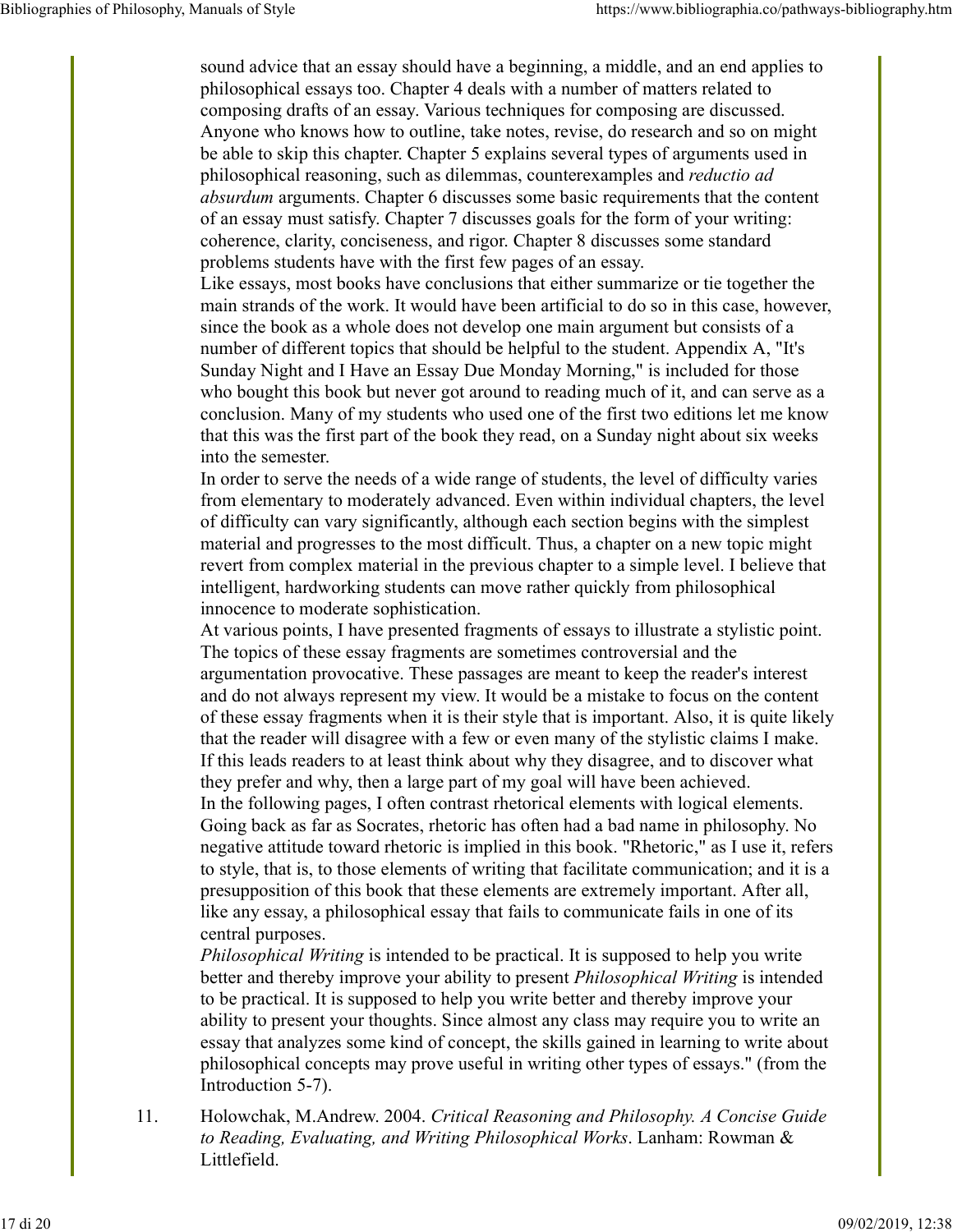"Critical Reasoning and Philosophy: A Concise Guide to Reading, Evaluating, and Writing Philosophical Works is the culmination of several years of thinking about an integrative, cooperative, and critical approach to teaching introductory courses in philosophy. Philosophers are wedded to a specific type of analytic methodology that requires the honing and use of critical-reasoning skills at different levels: on the one hand, recognizing, reconstructing, and evaluating arguments (usually, those of other philosophers); on the other hand, being able to express themselves philosophically in coherent and tightly argued essays that move philosophical debate forward, however slowly. Students being introduced to philosophy need exposure to these skills and cannot fully appreciate the need for philosophical analysis without them. Thus, I have created this text to complement most introductory-level philosophy courses. Its aims, as the title suggests, are to teach students how to read, evaluate, and write philosophy. The book begins analytically by giving students the tools and skills to recognize, break down, and analyze arguments before formally responding to them in writing. It ends synthetically in that, by a book's end, students will have learned how to advance and defend a philosophical position of their own in a critical essay. Bibliographies of Philosophy, Manuals of Style<br>https://www.bibliographia.co/pathways-bibliography.htm<br>"Critical Reasoning and Philosophy: A Concise Guide to Reading, Evaluating, and<br>Writing Philosophical Works is the culmi

> The text comprises six sections, each of which contains a number of modules (nineteen in all). These modules are short, self-teaching units that are designed to make critical evaluation of philosophy user-friendly. The large number of modules and small size of each make, I hope, for ready and easy assimilation of the material. Section One looks at introductory issues through three modules (one on philosophy, one on critical reasoning, and one on how to read philosophy). Section Two concerns recognition and reconstruction of arguments in two modules. Section Three comprises two modules on diagramming arguments. The fourth section, on argument evaluation, has five modules that concern principles and components of evaluation, common deductive and inductive arguments, and common fallacies. Section Five, which is mostly non-philosophical in scope, looks at tips for proper writing in four modules. There are three modules in the final section: one on evaluative essays (focusing on evaluating a philosophical view), one on critical essays (focusing on defending a thesis of one's own), and one on a much neglected topic in philosophy classes-revising and rewriting essays.

> The nineteen modules are complemented by five appendices. Appendix A offers some practice exercises for argument diagramming from famous philosophers. Appendices B and C give, respectively, a sample evaluative essay and a sample critical essay in an attempt to illustrate the principles and suggestions in the final section. These samples are taken from actual essays from students. Appendices D and E complement the final module on revising and rewriting essays. Appendix D is a sample comment sheet that offers guidelines for students to critically analyze each other's papers. Appendix E is a plan-for-revision sheet that offers guidelines for revising an essay that protects students from beginning a hasty revision. Overall, I have used drafts of these modules in my introductory courses and have found them to be very helpful tools. I am confident that, even if students cannot distinguish Aristotle from aerosol years after one of my introductory courses, they'll remember many things about what makes an argument good (or bad) and they'll be capable of using these in their everyday-life decisions. I am sure that other philosophers, especially those who find content-based-only approaches to introductory courses on philosophy too limited, will discover that Critical Reasoning and Philosophy is a valuable and effective complement to their courses. There are a number of other books on the market with similar aims. Many of these are fine books (I list some in my bibliography), yet I have found none that balances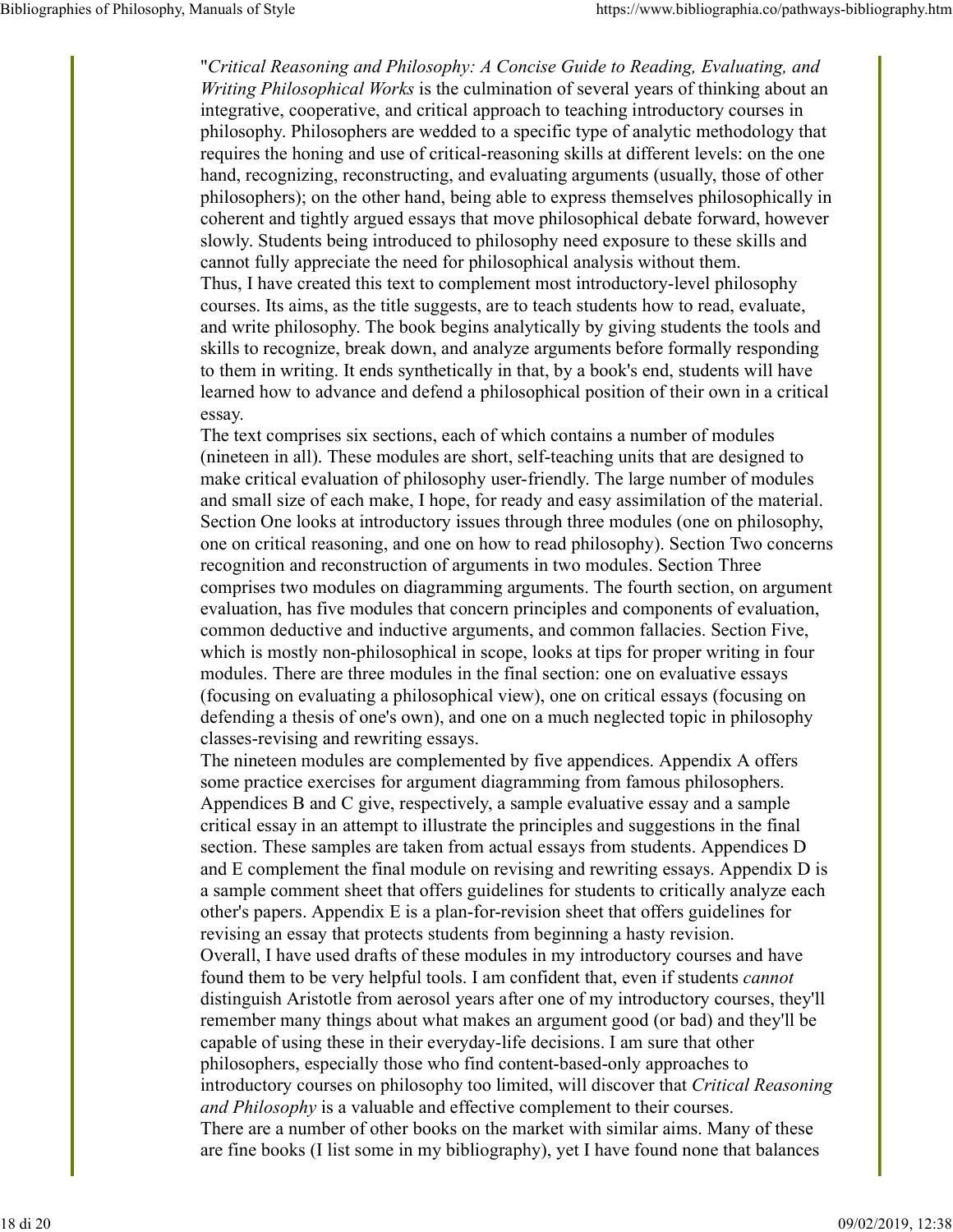concern for reading, evaluating, and writing philosophy in a compendious, userfriendly format-hence, the motivation for writing my own book. In addition, I have chosen a module-based approach to this book so as to introduce students to criticalreasoning skills in short, digestible units that can be learned piecemeal and spread out over the course of a term." (from the Preface, X-XI). Bibliographies of Philosophy, Manuals of Style<br>
concern for reading, evaluating, and writing philosophy in a compendious, user-<br>
friendly format-hence, the motivation for writing my own book. In addition, I have<br>
chosen a

> 12. Mogck, Brian David. 2008. *Writing To Reason. A Companion for Philosophy* Students and Instructors. Malden: Wiley-Blackwell.

"I began to compose this companion after grading a stack of midterm papers two feet tall. I noticed that I was making mostly the same comments on each student's paper. It seemed more economical to write the comments once, and refer the students to the master copy of comments as needed.

If an instructor is grading hundreds of papers, it is often impossible to continue writing detailed criticisms and explanations of mistakes pertaining to the composition of an essay, while remaining engaged with its philosophical content. Consequently, instructors' comments might tend to become less detailed or thorough by the hundredth paper. And the comments that are made can become impatient in tone and cryptic in content. Neither is constructive. Using this companion to address the most common problems students have with philosophical composition will facilitate more substantive, philosophical engagement between instructors and their students.

(...)

This is a relatively short companion. But it contains a number of instructions that you will not be able to internalize immediately. After all, writing is a craft that improves only with disciplined practice. And, even if this companion is successful, it only covers some of the most common characteristics of good writing in philosophy. Students sometimes find that they arc asked to write a philosophy paper without first having an idea of what it means to do philosophy or how philosophical writing differs from writing in other disciplines. Part H explains one view of what it means to do philosophy, how to succeed in a philosophy course, how to approach a philosophy paper, and the requirements of academic integrity. Chapter 8 is the most difficult and controversial chapter of this companion, because it is an account of what philosophers are doing when they are *doing philosophy*. This is neither easy to explain nor likely to elicit much agreement among philosophers. For this reason, your instructor may or may not recommend that you read it, depending on his or her judgment as to whether that view fits well with his or her goals for the course. That is just fine, as Part I is the practical part of the companion.

In order to use Part I effectively, I would recommend that you first look it over to identify those points that you are encountering for the first time and those points that you suspect are problematic in your own writing. Later, as you compose your paper and work through the drafting process, you can refer back to those points and check them off to make sure that you have addressed them. (Other checklists can be found in sections 1.1, 1.4, and 14).

Your instructor will also refer you in either of two ways to specific parts of the companion. First, he or she might write a numeral in the margin of your paper -- for example, "5" -- indicating that there is a problem in your paper that is addressed in  $\S$ 5 of this book. Second, he or she might highlight a theme that is problematic in the essay -- for example, the thesis is unclear -- by writing the keyword "Thesis" on your paper. You may then look up the keyword in the Keywords Cross-referenced table (see Appendix I) to find the sections of this companion that contain specific commentary and advice addressing that issue." (from the Preface).